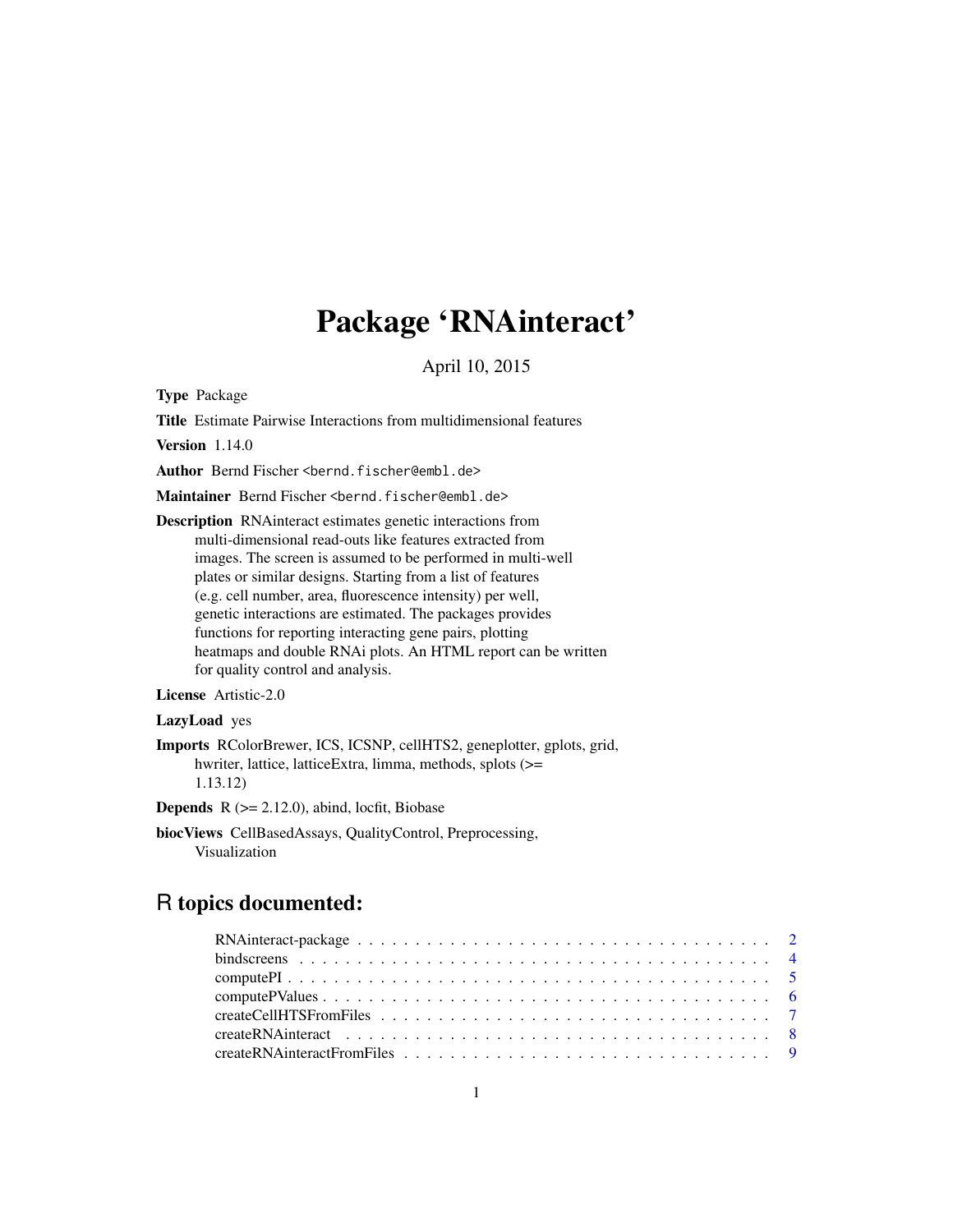<span id="page-1-0"></span>

| Index |          | 36 |
|-------|----------|----|
|       |          |    |
|       |          |    |
|       |          |    |
|       |          |    |
|       |          |    |
|       |          |    |
|       |          |    |
|       |          |    |
|       |          |    |
|       |          |    |
|       |          |    |
|       |          |    |
|       |          |    |
|       |          |    |
|       |          |    |
|       |          |    |
|       |          |    |
|       |          |    |
|       |          |    |
|       |          |    |
|       |          |    |
|       | embedPCA |    |

<span id="page-1-2"></span>RNAinteract-package *Analysis of Pairwise Interaction Screens.*

#### <span id="page-1-1"></span>Description

The package contains functions to organize the data from (single- and multi-parametric) genetic interaction screens. Methods to estimate main effects (single perturbation effects) and pairwise interactions. p-values are computed. Furthermore a comprehensive html-report is generated.

#### Details

See vignette("RNAinteract") for details.

#### Package content

Class RNAinteract (Documentation: [RNAinteract-class](#page-28-1))

Data input and creating of an object of class RNAinteract.

- [createCellHTSFromFiles](#page-6-1)
- [createRNAinteract](#page-7-1), [createRNAinteractFromFiles](#page-8-1)

#### Data access

• [getData](#page-11-1) Primary data access function for multiple types of screen data.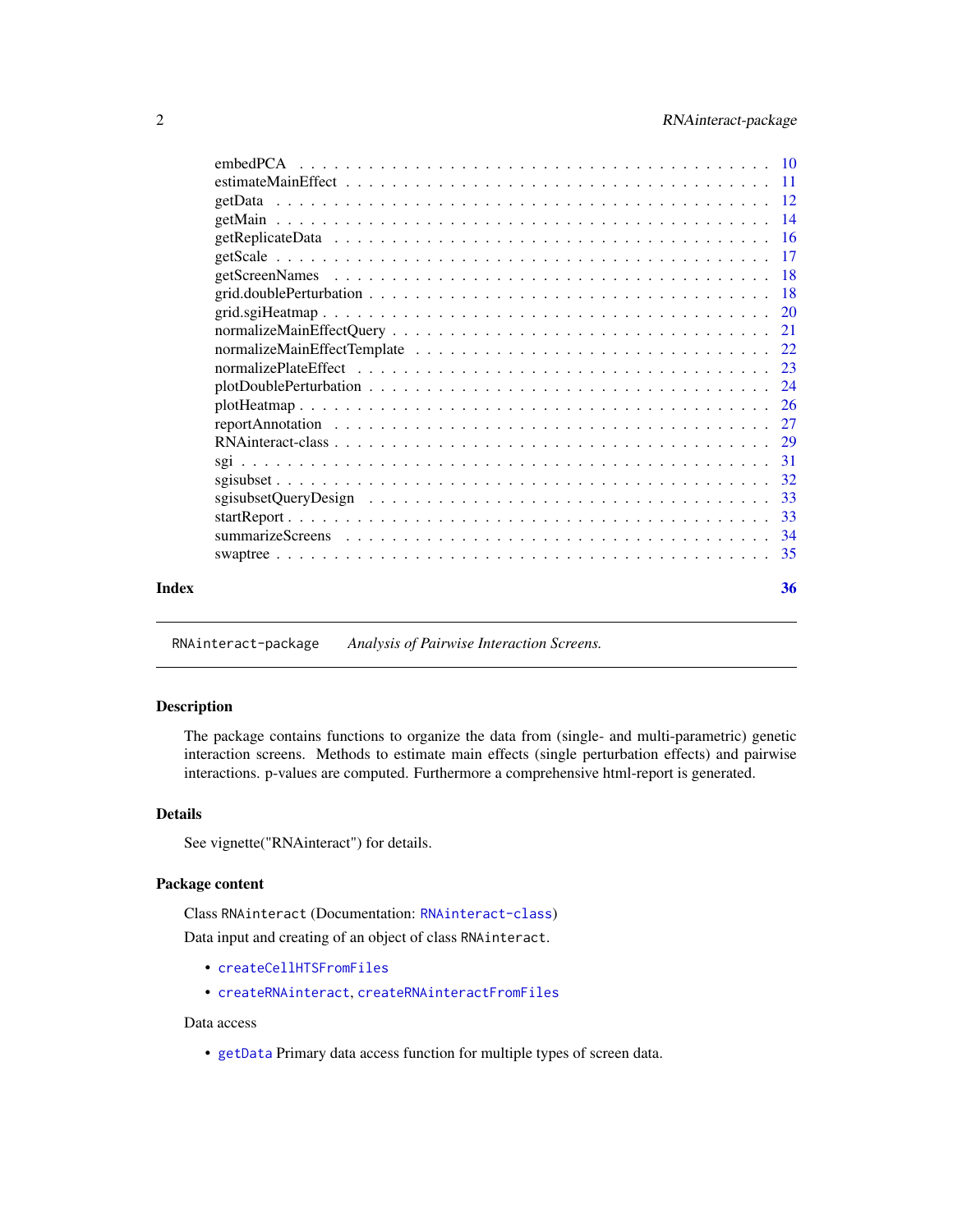# RNAinteract-package 3

- [getMain](#page-13-1), [getMainNeg](#page-13-2) access to main effects.
- [getReplicateData](#page-15-1), [getIndDesignData](#page-15-2) Comparing replicate data.
- [getChannelNames](#page-17-1), [getScreenNames](#page-17-2), [getScale](#page-16-1)

# Subsetting, summarizing, and binding screens

- [sgisubset](#page-31-1), [sgisubsetQueryDesign](#page-32-1)
- [bindscreens](#page-3-1)
- [summarizeScreens](#page-33-1)

#### Main effects and pairwise interactions

- [estimateMainEffect](#page-10-1)
- [normalizeMainEffectQuery](#page-20-1), [normalizeMainEffectTemplate](#page-21-1), [normalizePlateEffect](#page-22-1)
- [computePI](#page-4-1), [computePValues](#page-5-1)
- [embedPCA](#page-9-1)

#### Plotting

- [plotDoublePerturbation](#page-23-1), [plotHeatmap](#page-25-1) standard plot functions
- [doublePerturbationGrob](#page-17-3), [grid.doublePerturbation](#page-17-4), [grid.sgiHeatmap](#page-19-1) specialized grid plotting functions for experts

#### HTML report

- [startReport](#page-32-2), [endReport](#page-32-3) starting and finalizing a report
- [reportAnnotation](#page-26-1), [reportStatistics](#page-26-2) global reports
- [reportDoublePerturbation](#page-26-2), [reportGeneLists](#page-26-2), [reportHeatmap](#page-26-2), [reportMainEffects](#page-26-2), [reportNetworks](#page-26-2), [reportScreenData](#page-26-2) reports specific for each screen and each channel

#### Author(s)

#### Bernd Fischer

Maintainer: Bernd Fischer <bernd.fischer@embl.de>

#### References

T. Horn, T. Sandmann, B. Fischer, W. Huber, M. Boutros. Mapping of Signalling Networks through Synthetic Genetic Interaction Analysis by RNAi. Nature Methods, 2011.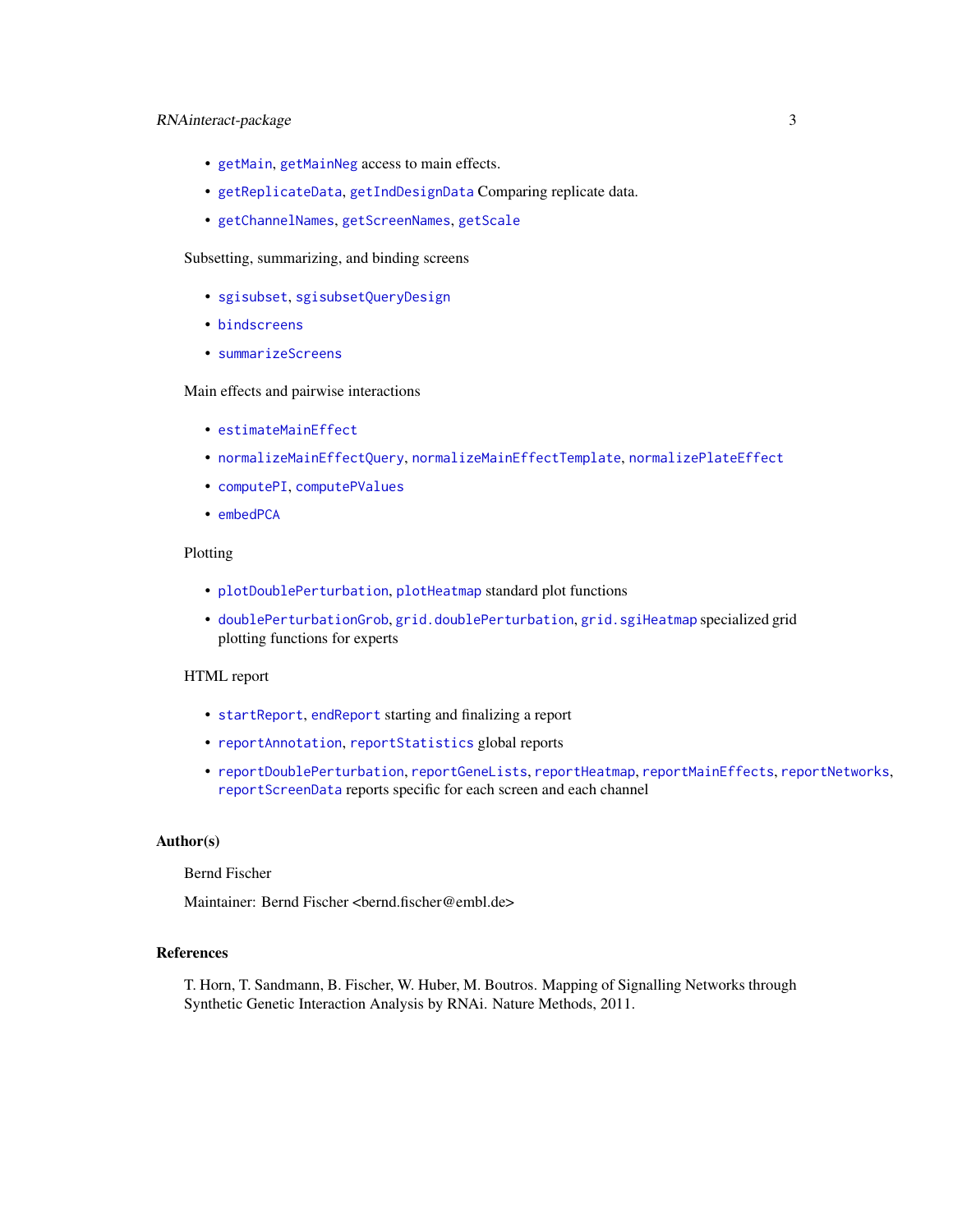<span id="page-3-1"></span><span id="page-3-0"></span>

# Description

Bind two RNAinteract objects along screens.

# Usage

```
bindscreens(sgi1, sgi2)
```
# Arguments

| sgi1 | An object of class RNAinteract.  |
|------|----------------------------------|
| sgi2 | An object of class RNA interact. |

# Details

This function binds two double interaction screens along screens.

#### Value

An object of class [RNAinteract](#page-1-1) with all screens in sgi1 and sgi2.

#### Author(s)

Bernd Fischer

# References

~put references to the literature/web site here ~

#### See Also

[RNAinteract-package](#page-1-2)

# Examples

```
data("sgi")
sgi
sginew <- summarizeScreens(sgi, screens=c("1","2"), newscreenname = "m")
sginew
sgibind <- bindscreens(sgi, sginew)
sgibind
```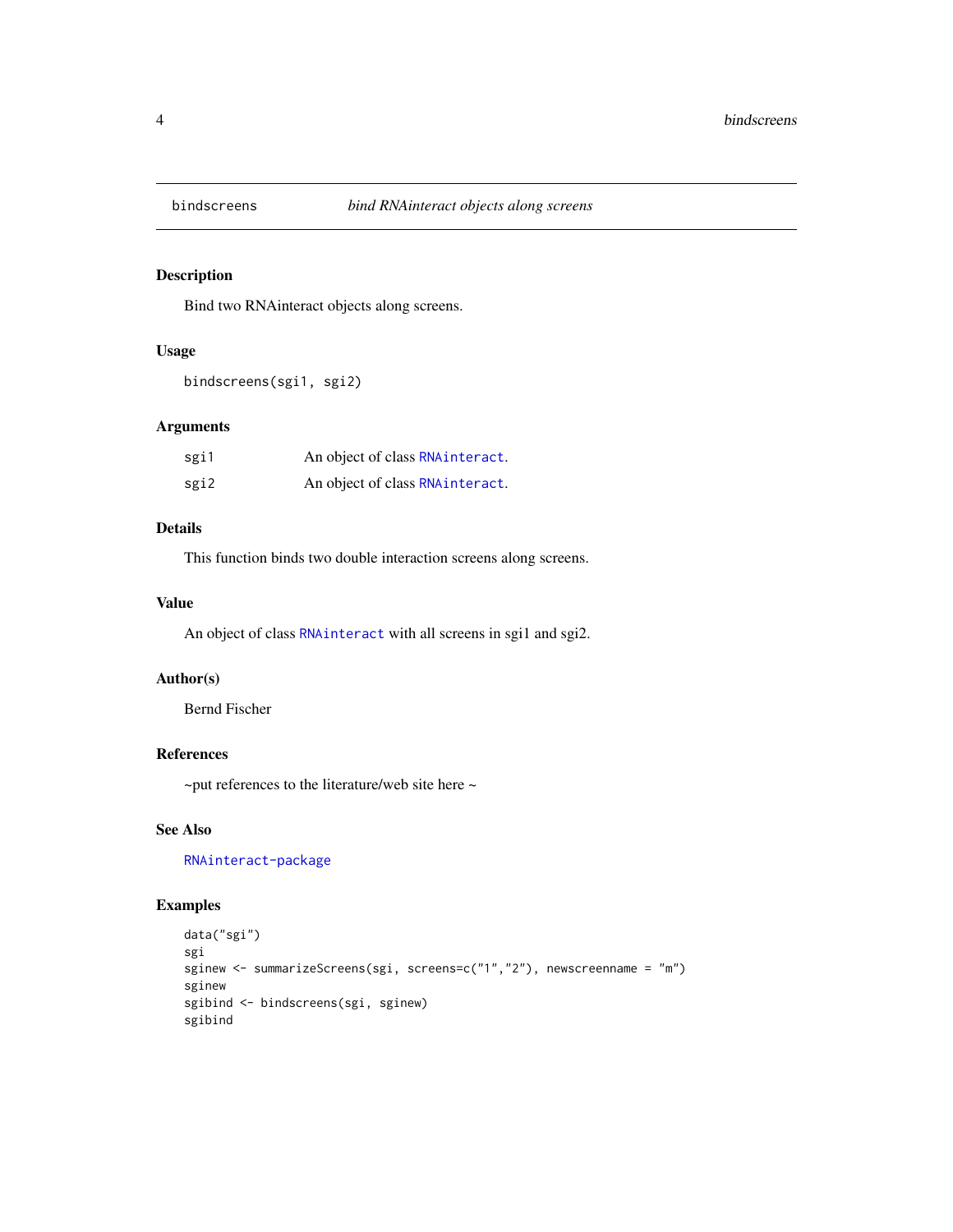<span id="page-4-1"></span><span id="page-4-0"></span>

#### Description

Compute the pairwise interaction term for each single experiments.

#### Usage

```
computePI(sgi)
```
# Arguments

sgi An object of class [RNAinteract](#page-1-1).

# Details

Computes the pairwise interaction term for each single experiment. Multiple values for each gene pair are not yet summarized.

#### Value

An object of class [RNAinteract](#page-1-1).

# Author(s)

Bernd Fischer

#### References

 $\sim$ put references to the literature/web site here  $\sim$ 

# See Also

[RNAinteract-package](#page-1-2)

# Examples

```
data("sgi")
sgi <- computePI(sgi)
PI <- getData(sgi, type="pi", format="targetMatrix")
```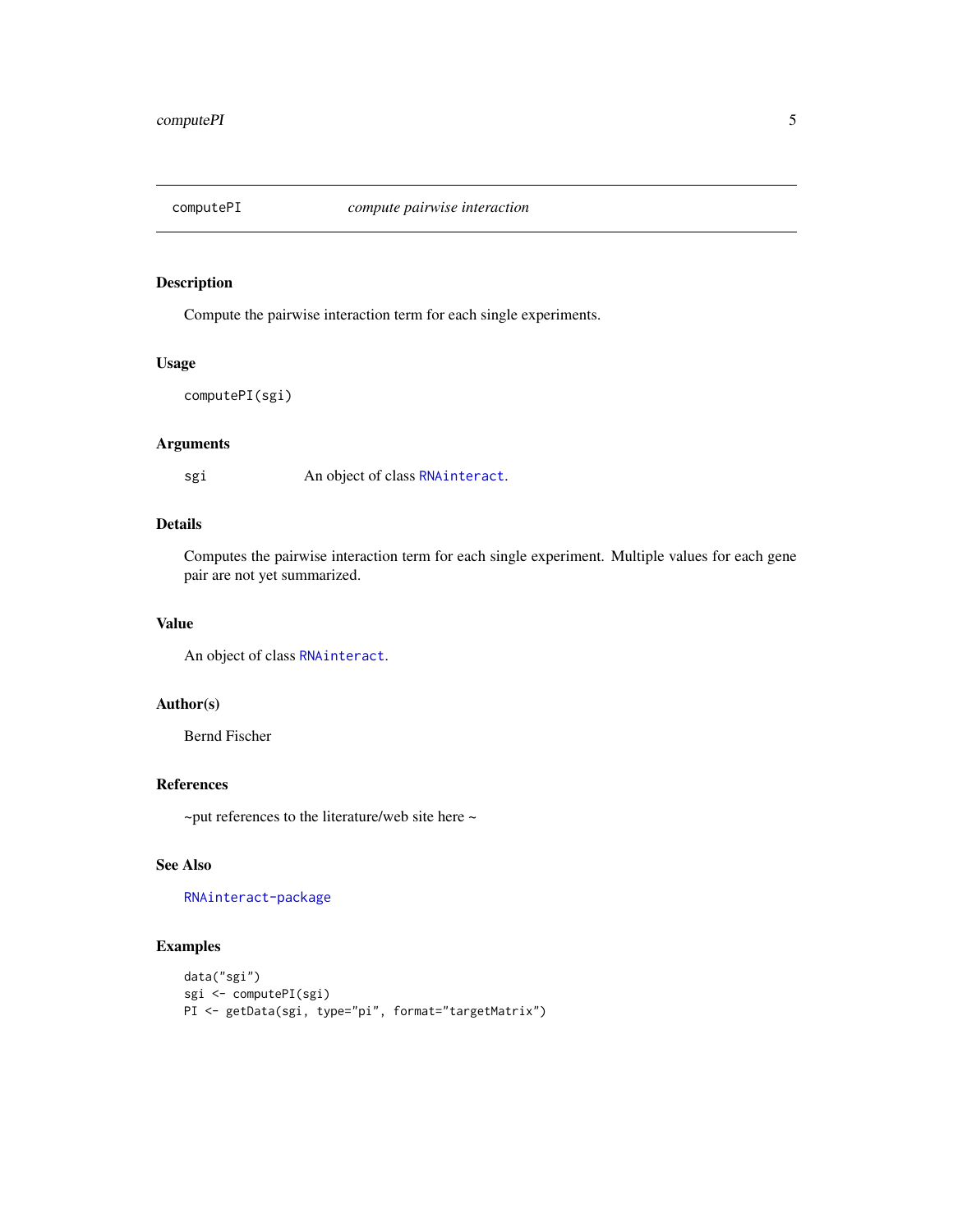<span id="page-5-1"></span><span id="page-5-0"></span>computePValues *compute p-values*

# Description

Compute p-values for genetic interactions terms. Assess if genetic interaction term is different from zero.

#### Usage

```
computePValues(sgi,
               method = "pooled.ttest",
               mixTemplateQuery = TRUE,
               p.adjust.function = function(x) { p.addjust(x, method = "BH")},
               verbose = 0)
```
# Arguments

| method<br>The method used to compute p-values. One of "pooled.ttest", "ttest", "limma",<br>"HotellingT2".<br>For "ttest" a Student t-test is applied for each gene pair. The variance is estimated<br>locally for each gene pair. For "pooled.ttest", a pooled variance is estimated<br>from all gene pairs. The variance applied for each gene pair is the maximum<br>of the pooled and the local variance estimate. This method obtains conservative<br>p-values. For "limma" mediates between the local and the global variance esti-<br>mation in a Bayesian framework. The limma-package is applied to compute the<br>p-values. For "HotellingT2" Hotelling-T^2 statistics is computed jointly for all<br>dimensions. It results in a single p-value summarizing all channels. For simpli-<br>fication the p-values are stored in a matrix of dimension genes x genes x screens<br>x channels and the p-values are repeated for each channel. The same holds for<br>q-values.<br>mixTemplateQuery<br>If a gene-pair is measured twice as template-query and as query-template, a sin-<br>Else a p-value is computed independently for both cases.<br>p.adjust.function<br>A function that corrects the p-values for multiple testing. Default method is the<br>Benjamini-Hochberg method.<br>Either $0$ (default, no output), 1 (minimum output), or 2 (output)<br>verbose | sgi | An object of class RNAinteract.                                                    |  |  |  |
|---------------------------------------------------------------------------------------------------------------------------------------------------------------------------------------------------------------------------------------------------------------------------------------------------------------------------------------------------------------------------------------------------------------------------------------------------------------------------------------------------------------------------------------------------------------------------------------------------------------------------------------------------------------------------------------------------------------------------------------------------------------------------------------------------------------------------------------------------------------------------------------------------------------------------------------------------------------------------------------------------------------------------------------------------------------------------------------------------------------------------------------------------------------------------------------------------------------------------------------------------------------------------------------------------------------------------------------------------------------------------------|-----|------------------------------------------------------------------------------------|--|--|--|
|                                                                                                                                                                                                                                                                                                                                                                                                                                                                                                                                                                                                                                                                                                                                                                                                                                                                                                                                                                                                                                                                                                                                                                                                                                                                                                                                                                                 |     |                                                                                    |  |  |  |
|                                                                                                                                                                                                                                                                                                                                                                                                                                                                                                                                                                                                                                                                                                                                                                                                                                                                                                                                                                                                                                                                                                                                                                                                                                                                                                                                                                                 |     |                                                                                    |  |  |  |
|                                                                                                                                                                                                                                                                                                                                                                                                                                                                                                                                                                                                                                                                                                                                                                                                                                                                                                                                                                                                                                                                                                                                                                                                                                                                                                                                                                                 |     |                                                                                    |  |  |  |
|                                                                                                                                                                                                                                                                                                                                                                                                                                                                                                                                                                                                                                                                                                                                                                                                                                                                                                                                                                                                                                                                                                                                                                                                                                                                                                                                                                                 |     | gle p-value is computed by combining all measurements, if mixTemplateQuery = TRUE. |  |  |  |
|                                                                                                                                                                                                                                                                                                                                                                                                                                                                                                                                                                                                                                                                                                                                                                                                                                                                                                                                                                                                                                                                                                                                                                                                                                                                                                                                                                                 |     |                                                                                    |  |  |  |
|                                                                                                                                                                                                                                                                                                                                                                                                                                                                                                                                                                                                                                                                                                                                                                                                                                                                                                                                                                                                                                                                                                                                                                                                                                                                                                                                                                                 |     |                                                                                    |  |  |  |
|                                                                                                                                                                                                                                                                                                                                                                                                                                                                                                                                                                                                                                                                                                                                                                                                                                                                                                                                                                                                                                                                                                                                                                                                                                                                                                                                                                                 |     |                                                                                    |  |  |  |

# Details

Computes p-values from a t-test, using the bioconductor package limma, or with a multidimensional Hotelling T^2 test.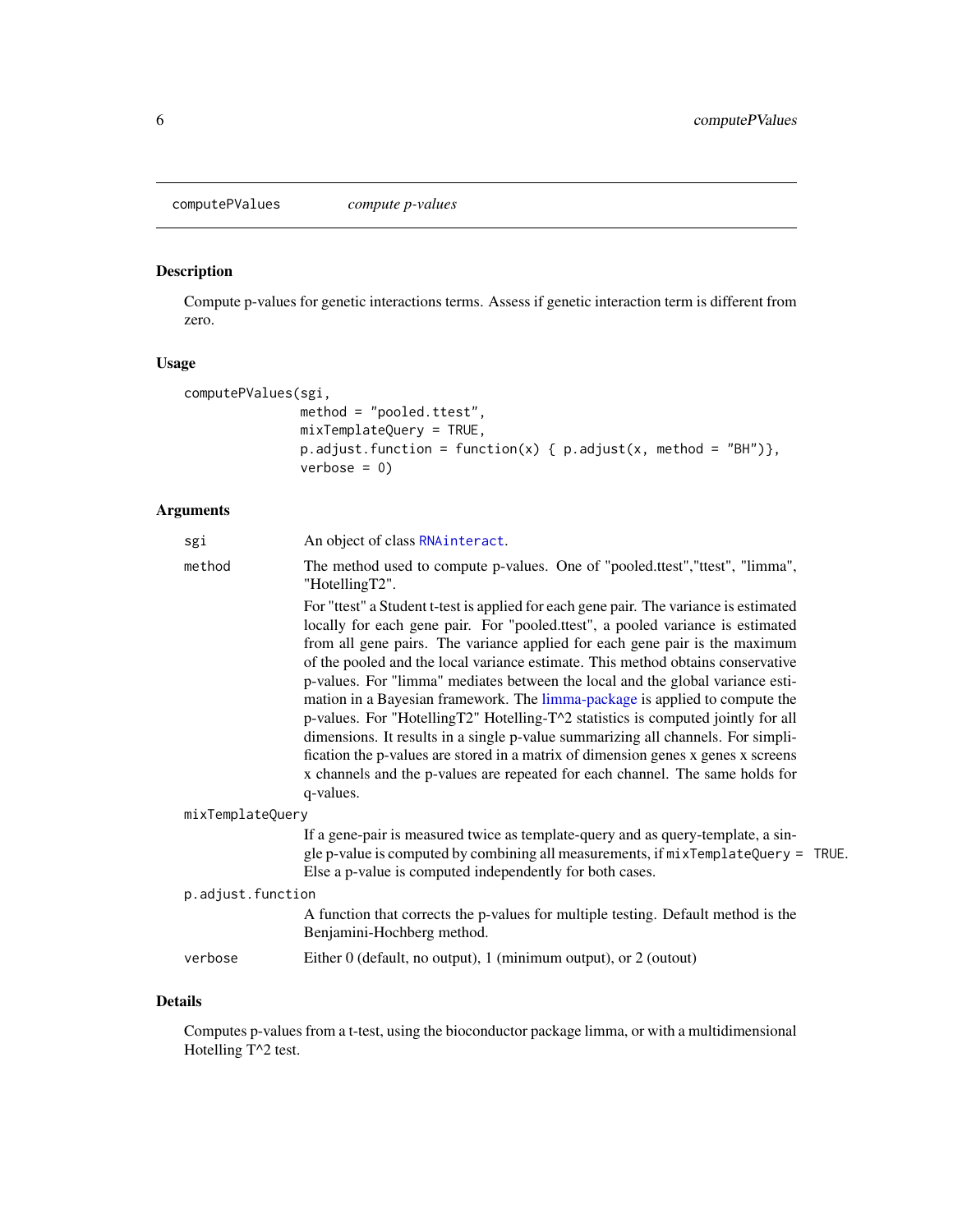# <span id="page-6-0"></span>Value

An object of class [RNAinteract](#page-1-1).

#### Author(s)

Bernd Fischer

#### References

~put references to the literature/web site here ~

#### See Also

[RNAinteract-package](#page-1-2)

# Examples

```
data("sgi")
sgi <- computePValues(sgi, method = "HotellingT2")
# Hotelling T^2 test will provide one p-value for all channels, PV will be the same
# for all channels in this case
PV <- getData(sgi, type="p.value", format="targetMatrix", channel="nrCells")
```
<span id="page-6-1"></span>createCellHTSFromFiles

```
create cellHTS2 object from text files
```
# Description

A cellHTS2 object is created from a set of text files.

# Usage

```
createCellHTSFromFiles(filePlatelist = "Platelist.txt",
                      name = "anonymous",
      path = ".", pdim = NULL
```
# Arguments

| filePlatelist | The platelist (See vignette ("RNA interact"))                           |
|---------------|-------------------------------------------------------------------------|
| name          | A (arbitrary) string providing the name for the screen                  |
| path          | The path were the data files are located                                |
| pdim          | Giving the plate dimensions, e.g. pdim= $c(8,12)$ or pdim= $c(16,24)$ . |

# Details

See vignette("RNAinteract") for an example how to create an RNAinteract object.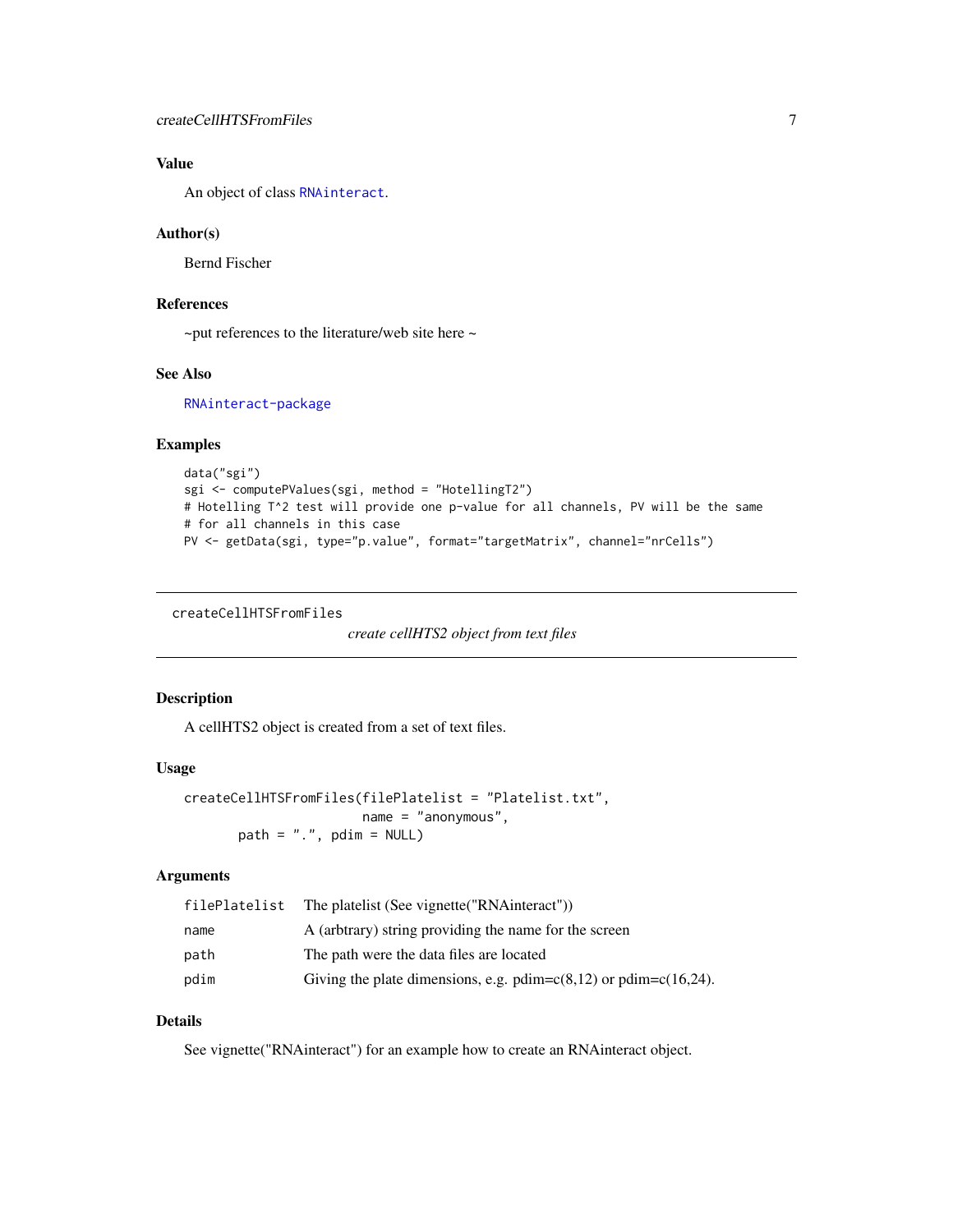# <span id="page-7-0"></span>Value

An object of class [cellHTS2](#page-0-0).

#### Author(s)

Bernd Fischer

# References

~put references to the literature/web site here ~

#### See Also

[RNAinteract-package](#page-1-2), [createRNAinteractFromFiles](#page-8-1), [createRNAinteract](#page-7-1)

<span id="page-7-1"></span>createRNAinteract *create a RNAinteract object*

# Description

Creates a RNAinteract object given data matrices, annotation, query and template design.

#### Usage

```
createRNAinteract(data, well, plate, pdim,
            Reagents, Targets,
                 TemplateDesign, QueryDesign,
                  Transformation = NULL)
```
# Arguments

| data        | An array with dimensions features x screens x channels.                                                 |
|-------------|---------------------------------------------------------------------------------------------------------|
| well        | A vector of length #features with well names.                                                           |
| plate       | A vector of length #features with plate numbers.                                                        |
| pdim        | A vector of length 2 with plate dimensions (e.g. pdim= $c(12,8)$ ).                                     |
| Reagents    | A data frame describing the reagents.                                                                   |
| Targets     | A data frame describing the targets.                                                                    |
|             | TemplateDesign A data.frame with the layout of the template plates.                                     |
| QueryDesign | A data frame with the layout of the query plates.                                                       |
|             | Transformation A Transformation that is applied to the data. If NULL the data is log2 trans-<br>formed. |

# Details

See vignette("RNAinteract") for an example how to create an RNAinteract object.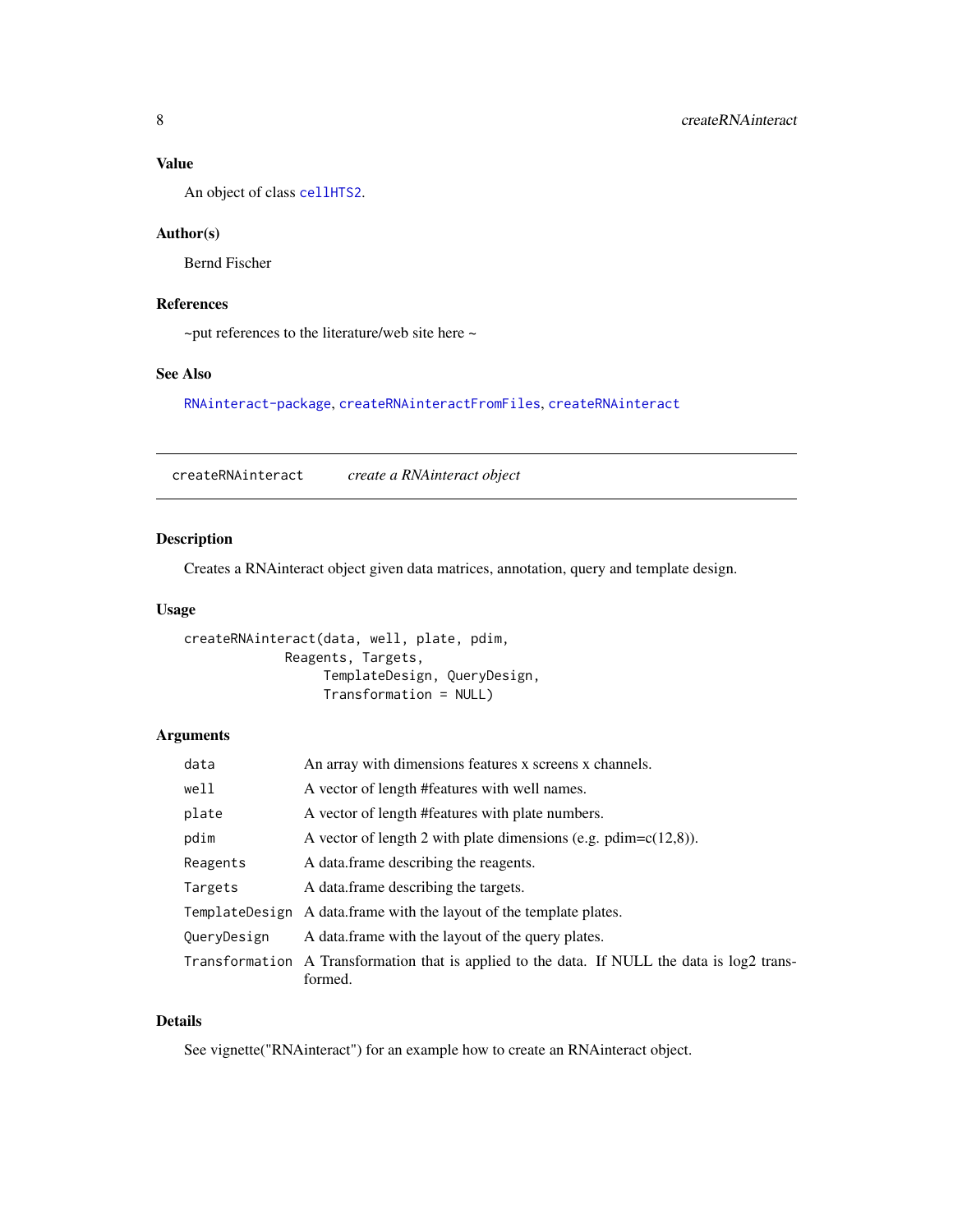# <span id="page-8-0"></span>Value

An object of class [RNAinteract](#page-1-1).

#### Author(s)

Bernd Fischer

# References

 $\sim$ put references to the literature/web site here  $\sim$ 

# See Also

[RNAinteract-package](#page-1-2), [createRNAinteractFromFiles](#page-8-1), [createCellHTSFromFiles](#page-6-1)

<span id="page-8-1"></span>createRNAinteractFromFiles

*create an RNAinteract object from text files*

#### Description

Reads text files with annotation, query and template design, and data. Creates a RNAinteract object.

# Usage

```
createRNAinteractFromFiles(name = "anonymous",
  filePlatelist = "Platelist.txt",
      fileReagents = "Reagents.txt",
      fileTargets = "Targets.txt",
      fileTemplateDesign = "TemplateDesign.txt",
      fileQueryDesign = "QueryDesign.txt",
      path = ".'',pdim = NULL,
      Transformation = "log2")
```
# Arguments

| name               | A name for the screen.                                                                                                                                                                                                                                                                        |
|--------------------|-----------------------------------------------------------------------------------------------------------------------------------------------------------------------------------------------------------------------------------------------------------------------------------------------|
| filePlatelist      | The filename of the text file containing the plate list.                                                                                                                                                                                                                                      |
| fileReagents       | The filename of the text file containing the reagent annotation.                                                                                                                                                                                                                              |
| fileTargets        | The filename of the text file containing the target annotation.                                                                                                                                                                                                                               |
| fileTemplateDesign |                                                                                                                                                                                                                                                                                               |
|                    | The filename of the text file containing the template design.                                                                                                                                                                                                                                 |
| fileQueryDesign    |                                                                                                                                                                                                                                                                                               |
|                    | $\tau$ , $\tau$ , $\tau$ , $\tau$ , $\tau$ , $\tau$ , $\tau$ , $\tau$ , $\tau$ , $\tau$ , $\tau$ , $\tau$ , $\tau$ , $\tau$ , $\tau$ , $\tau$ , $\tau$ , $\tau$ , $\tau$ , $\tau$ , $\tau$ , $\tau$ , $\tau$ , $\tau$ , $\tau$ , $\tau$ , $\tau$ , $\tau$ , $\tau$ , $\tau$ , $\tau$ , $\tau$ |

The filename of the text file containing the query design.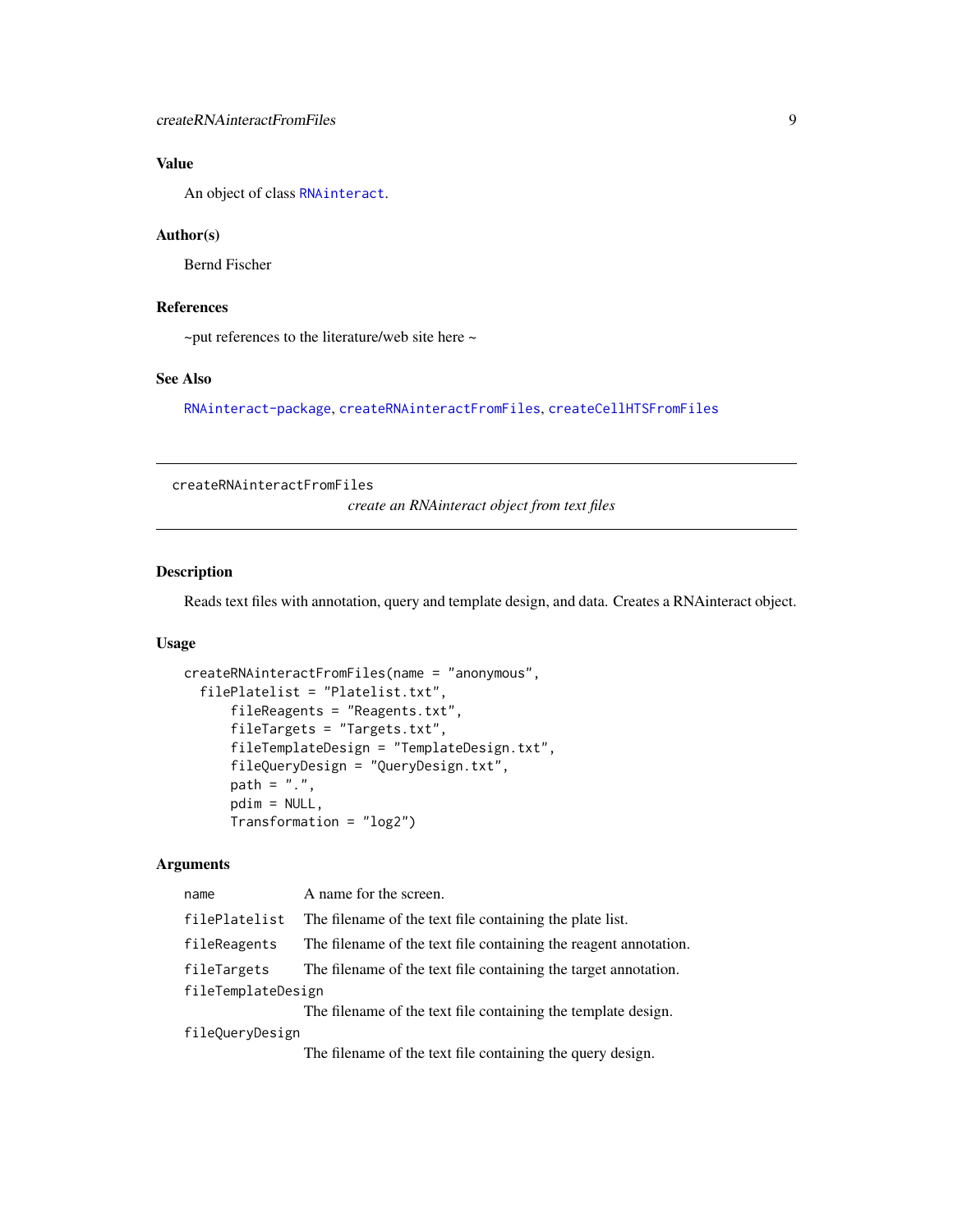<span id="page-9-0"></span>

| path | The system directory were the textfiles filePlatelist, fileReagents, fileTargets,<br>fileTemplateDesign, and fileQueryDesign are located.                               |
|------|-------------------------------------------------------------------------------------------------------------------------------------------------------------------------|
| pdim | The dimensions of the multi-well plates (e.g. pdim = $c(nrow=24, ncol=16)$ ).<br>if pdim =NULL (default), the plate dimension will be estimated from the input<br>data. |
|      | Transformation The transformation that is applied to the data. All calculations are done on<br>additive scale.                                                          |

# Details

See vignette("RNAinteract") for an example how to create an RNAinteract object.

#### Value

An object of class [RNAinteract](#page-1-1).

# Author(s)

Bernd Fischer

#### References

~put references to the literature/web site here ~

#### See Also

[RNAinteract-package](#page-1-2), [createRNAinteract](#page-7-1), [createCellHTSFromFiles](#page-6-1)

<span id="page-9-1"></span>embedPCA *Computes a PCA for a pairwise interaction matrix.*

# Description

A principal component analysis is performed for a pairwise interaction matrix. The low-dimensional embedding is returned.

```
embedPCA(sgi, screen, channel,
        dim = 4, embed = "template",
        withoutgroups = c()
```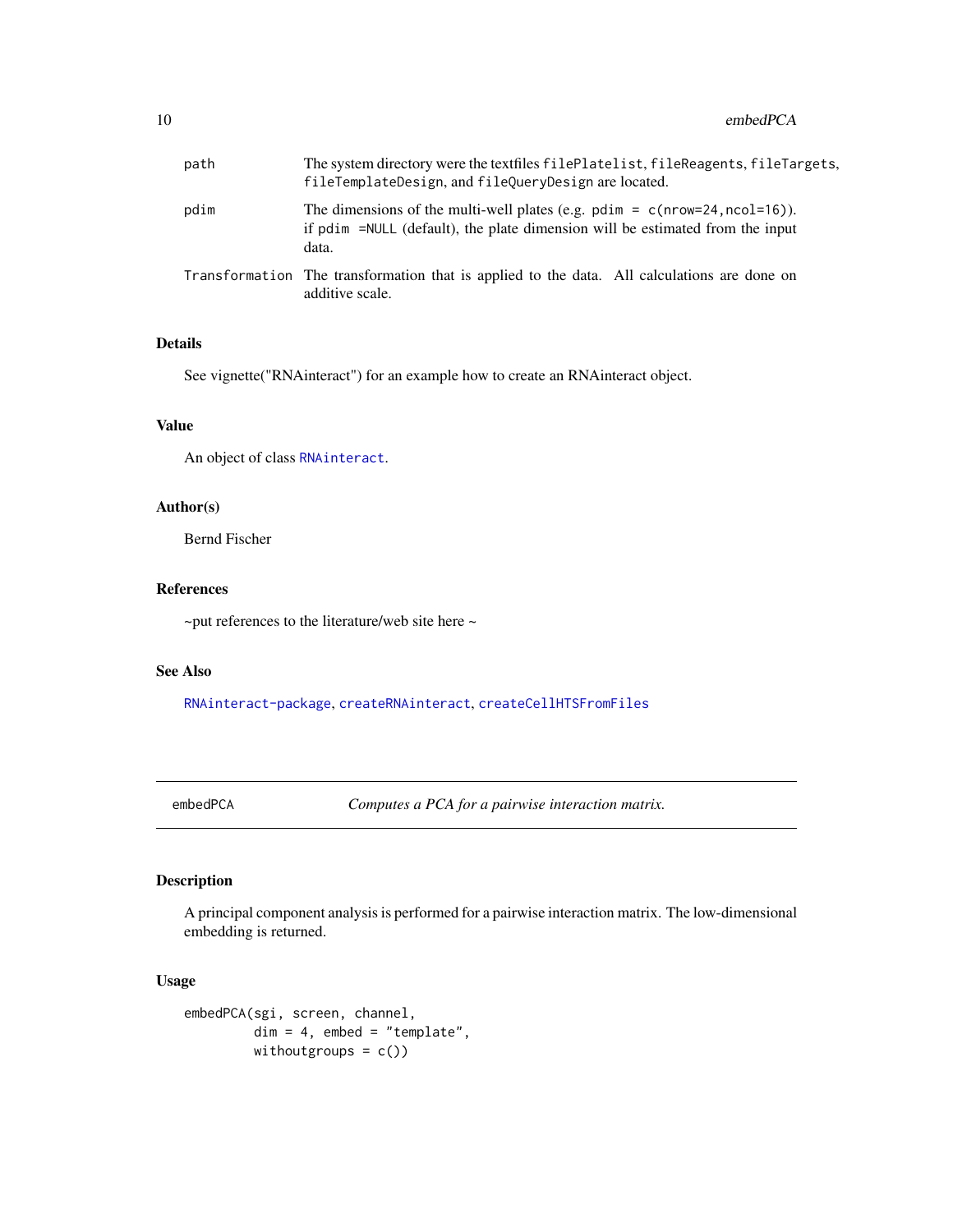<span id="page-10-0"></span>

| sgi           | An object of class RNAinteract                                                                  |
|---------------|-------------------------------------------------------------------------------------------------|
| screen        | The screen name whose interaction matrix will be embedded.                                      |
| channel       | The channel name whose interaction matrix will be embedded.                                     |
| dim           | The embedding dimension.                                                                        |
| embed         | Either "template" (default) or "query" denotes if the embedding is done for rows<br>or columns. |
| withoutgroups | Genes annotated with these groupnames are not considered for embedding.                         |

#### Value

Returns a matrix with dimensions genes x dim.

# Author(s)

Bernd Fischer

# See Also

[RNAinteract-package](#page-1-2)

# Examples

```
data("sgi")
X <- embedPCA(sgi, screen="1", channel="nrCells", dim=2)
plot(X[,1], X[,2], pch=20, cex=0.01)
text(X[,1], X[,2], row.name(S))
```
<span id="page-10-1"></span>estimateMainEffect *estimate main effect*

#### Description

estimates the main effects in an additive model.

# Usage

```
estimateMainEffect(sgi, use.query = NULL)
```
# Arguments

| sgi       | An object of class RNA interact.                                                     |
|-----------|--------------------------------------------------------------------------------------|
| use.query | A list of reagent identifiers as annotated in the RID field of the reagent list. For |
|           | the estimation of the template main effects only these queries are used.             |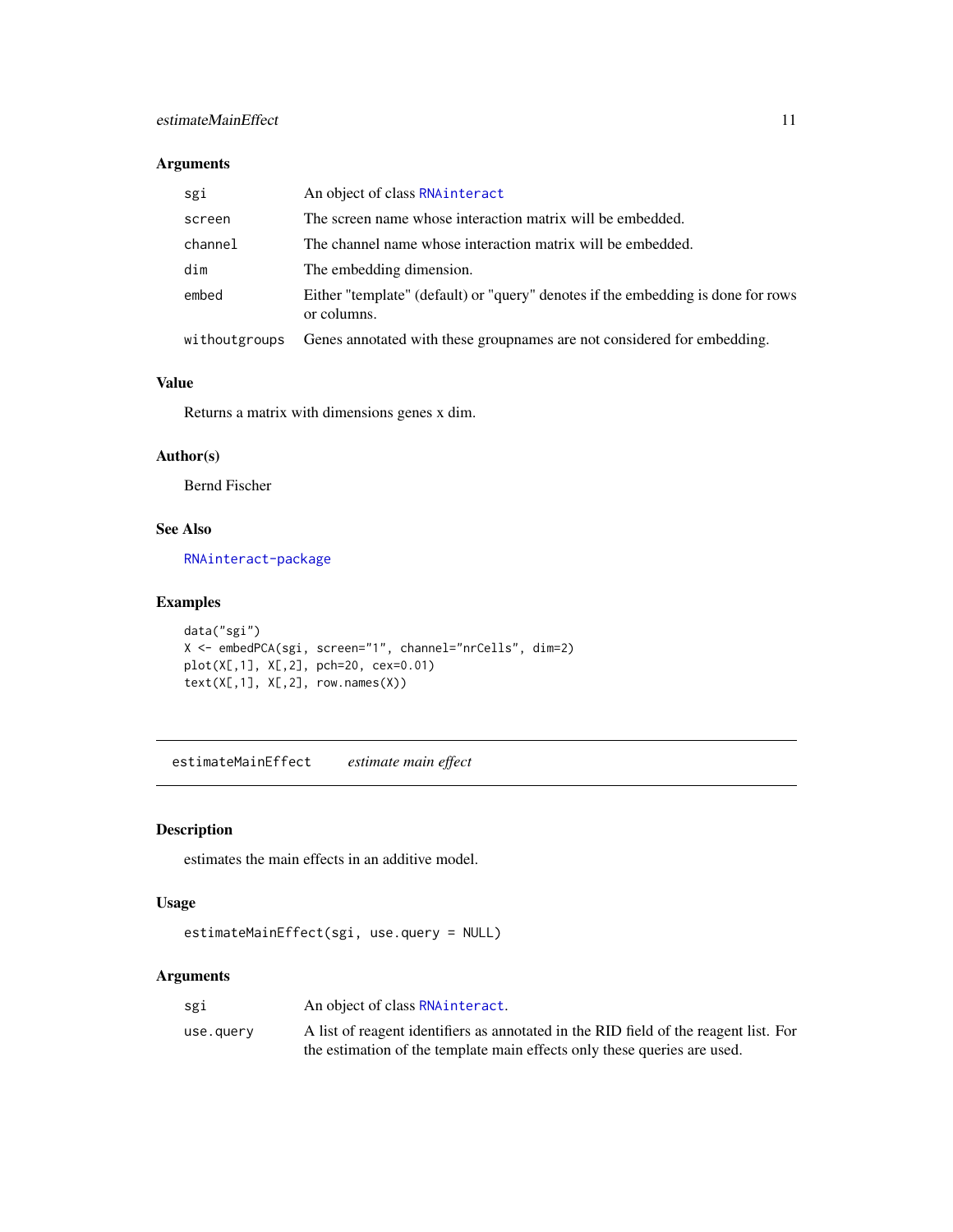#### Details

The main effect is the single RNAi knockdown effect. When use.query is not specified, the main effect is estimated by minimizing the L1 distance from the non-interacting model to the double RNAi measurements. The implemented non-interacting model is the additive model (sum of single main effects). If the screen does not contain a lot of query genes with no or ery small main effect, it is recommended to estimate the template main effects only by using selected query genes. This can be obtained by specifying use.query. To estimate main effects in a multiplicative model define Transformation="log2" when creating the RNAinteract object (See [createRNAinteractFromFiles](#page-8-1)), which is already the default.

#### Value

An object of class [RNAinteract](#page-1-1).

#### Author(s)

Bernd Fischer

#### References

 $\sim$ put references to the literature/web site here  $\sim$ 

#### See Also

[RNAinteract-package](#page-1-2)

#### Examples

data("sgi") sgi <- estimateMainEffect(sgi) getMain(sgi)

<span id="page-11-1"></span>getData *Primary access function for all screen data.*

#### Description

This function is the primary access function for a wide range of data from the screen. It does perform normalization, transformation, and reshaping if specified.

```
getData(sgi, type = "data", format = "plain",
design = "template", mixTemplateQuery = TRUE,
screen = NULL, channel = NULL,
do.trafo = TRUE, do.inv.trafo = FALSE,
normalized = FALSE, withoutgroups = c(),
drop = TRUE)
```
<span id="page-11-0"></span>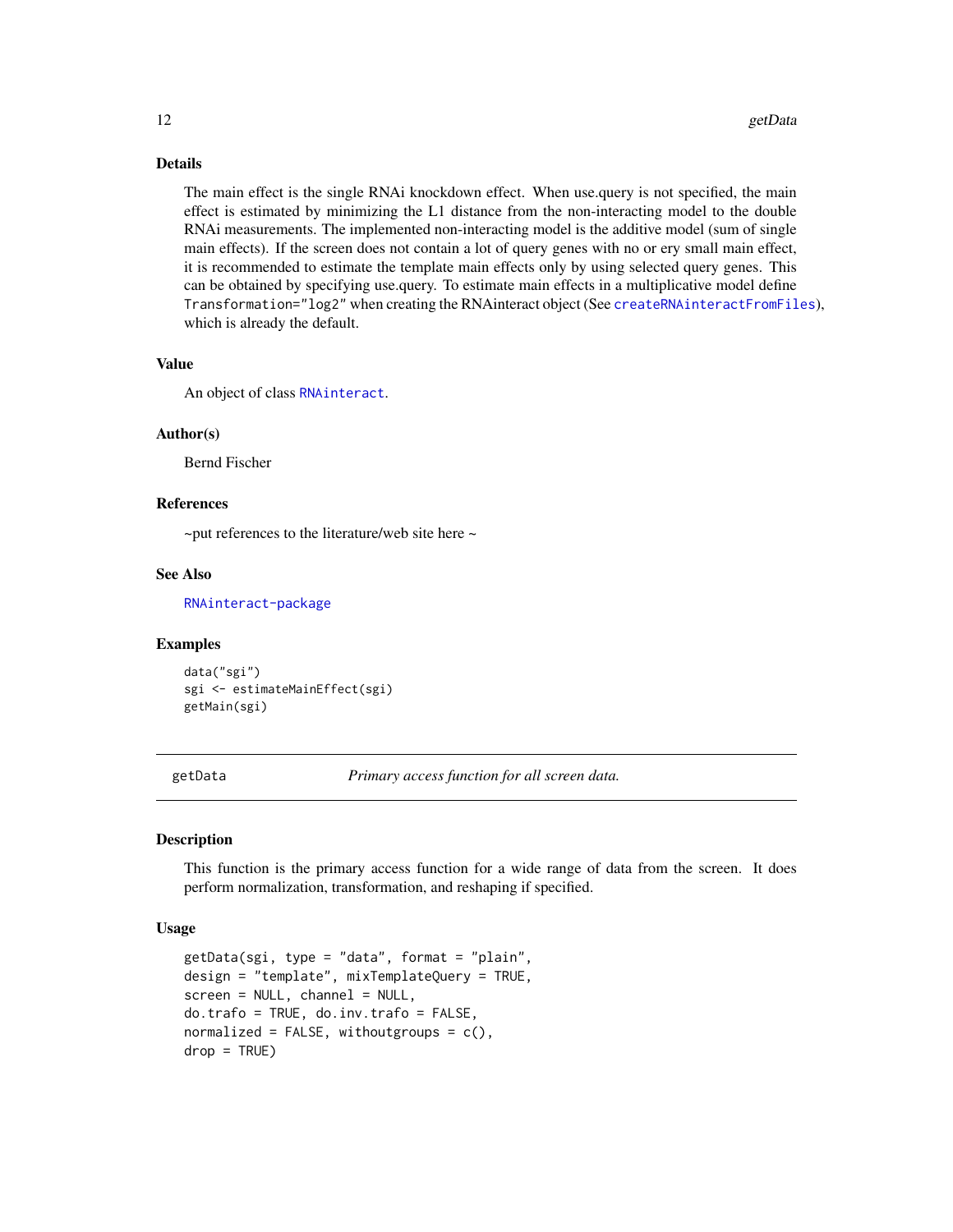#### getData 13

# Arguments

| sgi              | An object of class RNAinteract                                                                                                         |
|------------------|----------------------------------------------------------------------------------------------------------------------------------------|
| type             | Specifies which data is returned. Possible values are:                                                                                 |
|                  | • "p.value", "q.value": returns the p-value or q-value as computed by computePValues.<br>• "data": returns the input data.             |
|                  | • "pi": returns the pairwise interaction score.                                                                                        |
|                  | • "plateeffect": returns the plate effect estimated by normalizePlateEffect.                                                           |
|                  | . "ni.model" returns the non-interacting model as estimated by estimateMainEffect.                                                     |
|                  | • "main": returns the main effects.                                                                                                    |
|                  | • "mainsderr": returns the std error of the main effects.                                                                              |
|                  | • "mainsd": returns the std deviation of the main effects.                                                                             |
|                  | • "maintime": returns the estimated time effect as estimated by normalizeMainEffectQuery                                               |
|                  | • "mainspatial": returns the estimated spatial effect as estimated by normalizePlateEffect                                             |
| format           | The output format. Possible values:                                                                                                    |
|                  | • "plain": The data can be returned as a plain vector                                                                                  |
|                  | • "platelist": a list of plate matrices that can be passed to plotScreen                                                               |
|                  | • "reagentMatrix": All values for the same reagent pair are summarized in a                                                            |
|                  | matrix of dimension reagents x reagents                                                                                                |
|                  | • "targetMatrix": All values for the same gene pair are summarized in a ma-<br>trix of dimension genes x genes                         |
| design           | If type is one of the main effect types, the design can be specified to state if the<br>"template" or "query" main effect is returned. |
| mixTemplateQuery |                                                                                                                                        |
|                  | If TRUE, The template-query and query-template entries in the matrix are sym-<br>metrized.                                             |
| screen           | The screen names of which data should be returned.                                                                                     |
| channel          | The channel names of which data should be returned.                                                                                    |
| do.trafo         | Only effective, if type is "data". If TRUE, the data is transformed.                                                                   |
| do.inv.trafo     | Not effective if type is "data", "p.value", or "q.value". If TRUE, the values are<br>back-transformed to the original scale.           |
| normalized       | If TRUE, the normalization data is returned.                                                                                           |
| withoutgroups    | The genes from the specified groups are not returned in the data.                                                                      |
| drop             | If FALSE, the returned array is reduced in dimensions, whenever there is a di-<br>mension 1.                                           |

# Value

An array containing the specified values is returned. In the case, the format is chosen to be "platelist", a list of matrices is returned.

# Author(s)

Bernd Fischer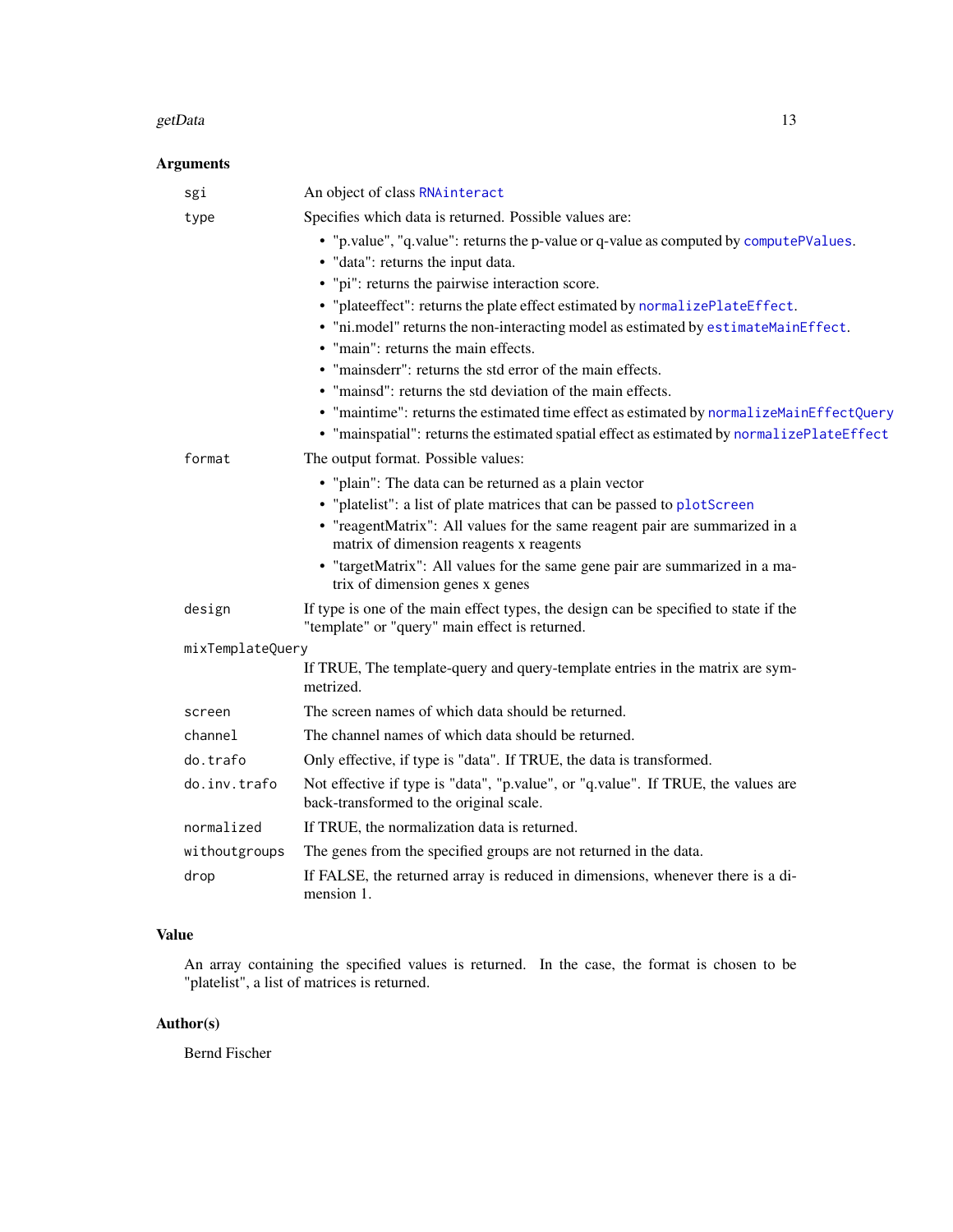#### See Also

[RNAinteract-package](#page-1-2)

#### Examples

data("sgi")

```
# get the original data, as plain file, reshaped in plate layout,
# reshaped and summarized as target matrix
D <- getData(sgi, type="data", do.inv.trafo = TRUE)
Dplatelayout <- getData(sgi, type="data",
     format="platelist", do.inv.trafo = TRUE)
splots::plotScreen(Dplatelayout[["1"]][["nrCells"]],
     nx=sgi@pdim[2], ny=sgi@pdim[1], ncol=3)
Dmatrix <- getData(sgi, type="data",
     format="targetMatrix", do.inv.trafo = TRUE)
# get main effects as plate layout with specified transformation
# (usually log-transformed)
Mplatelayout <- getData(sgi, type="main", design="template",
     screen="1", channel="nrCells", format="platelist")
splots::plotScreen(Mplatelayout, nx=sgi@pdim[2], ny=sgi@pdim[1],
     ncol=3)
# get non-interacting model and pairwise interaction scores as matrix
NImatrix <- getData(sgi, type="ni.model", format="targetMatrix")
PImatrix <- getData(sgi, type="pi", format="targetMatrix")
PIplatelayout <- getData(sgi, type="main", design="query",
     screen="1", channel="nrCells", format="platelist")
splots::plotScreen(PIplatelayout, nx=sgi@pdim[2], ny=sgi@pdim[1],
             ncol=3)
# get p-values and q-values
```

```
PVmatrix <- getData(sgi, type="p.value", format="targetMatrix")
QVmatrix <- getData(sgi, type="q.value", format="targetMatrix")
```
<span id="page-13-1"></span>getMain *get main effects*

#### <span id="page-13-2"></span>**Description**

Returns the main effects.

```
getMain(sgi, type = "main", design = "template", summary = "none",
        QueryNr = NULL, TemplatePlate = NULL,
do.inv.trafo = FALSE, format = "plain", withoutgroups = c(),
screen = NULL, channel = NULL, normalized = TRUE, drop = TRUE)
```
<span id="page-13-0"></span>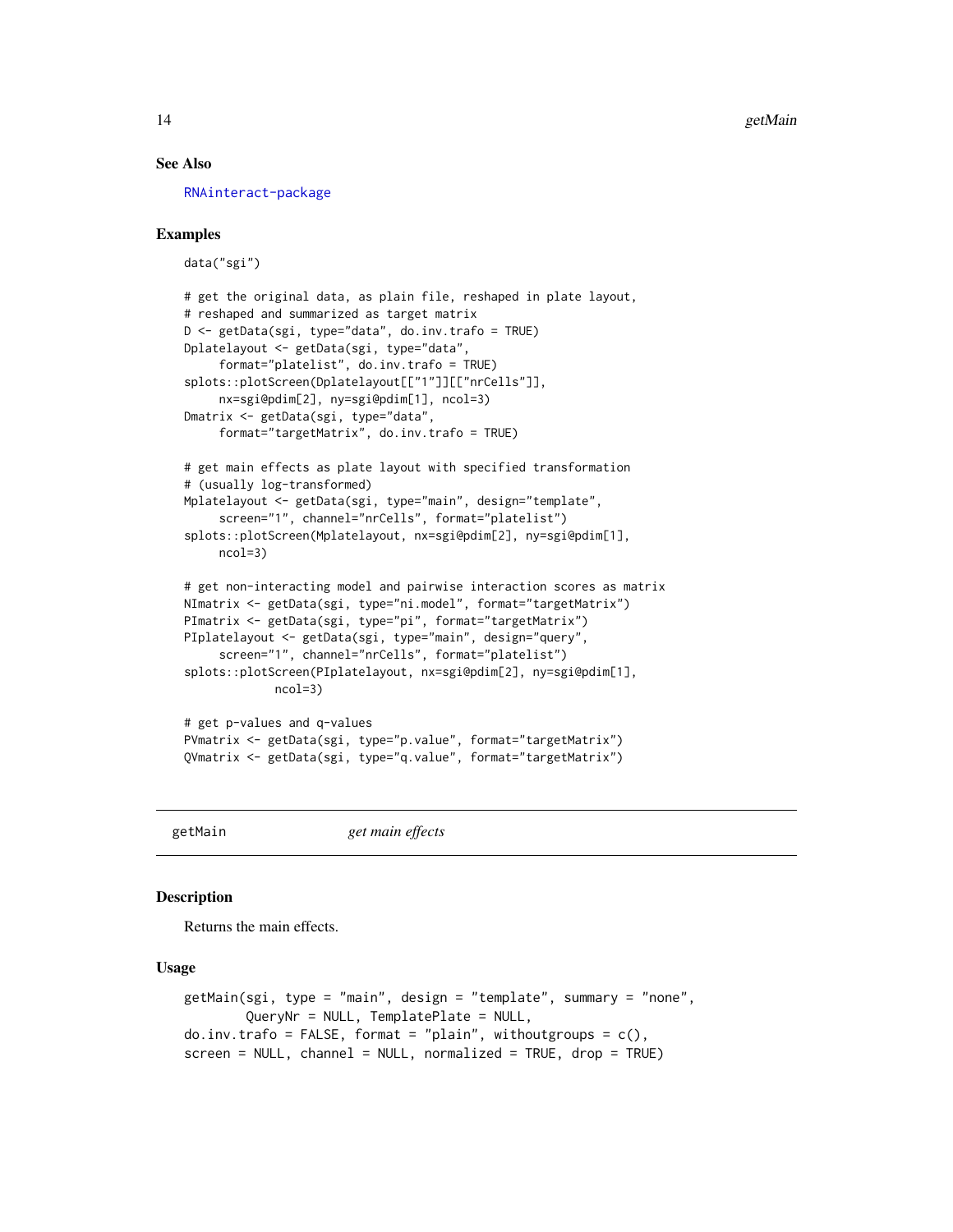#### getMain 15

```
getMainNeg(sgi, type = "all", do.inv.trafo = FALSE,
screen = NULL, channel = NULL, drop = TRUE)
```
# Arguments

| sgi                   | An object of class RNAinteract                                                                                                                                                                                     |
|-----------------------|--------------------------------------------------------------------------------------------------------------------------------------------------------------------------------------------------------------------|
| type                  | always "main"                                                                                                                                                                                                      |
| design                | Either "template" or "query" defining if template or query main effects are re-<br>turned.                                                                                                                         |
| summary               | If summary is "targets" the main effects are summarized per target gene.                                                                                                                                           |
| QueryNr,TemplatePlate |                                                                                                                                                                                                                    |
|                       | Onle main effects of one query nr or one template plate are returned.                                                                                                                                              |
| format                | targetmatrix                                                                                                                                                                                                       |
| withoutgroups         | The genes within this group are not shown in the heatmap. It is convenient to<br>hide screen controls.                                                                                                             |
| do.inv.trafo          | If TRUE, the data will be back-transformed for original scale of data. In the case<br>of log-transformed data, the main effects are returned as factors, otherwise the<br>main effects are returned as log values. |
| screen                | The screen from which the main effects should be returned.                                                                                                                                                         |
| channel               | The channel from which the main effects should be returned.                                                                                                                                                        |
| drop                  | Does return a drop array dimensions, even if only one screen or one channel is<br>selected.                                                                                                                        |
| normalized            | If true the normalized main effects are returned.                                                                                                                                                                  |

#### Value

An array containing the main effects.

# Author(s)

Bernd Fischer

# See Also

[RNAinteract-package](#page-1-2)

# Examples

```
data("sgi")
getMain(sgi)
getMainNeg(sgi)
```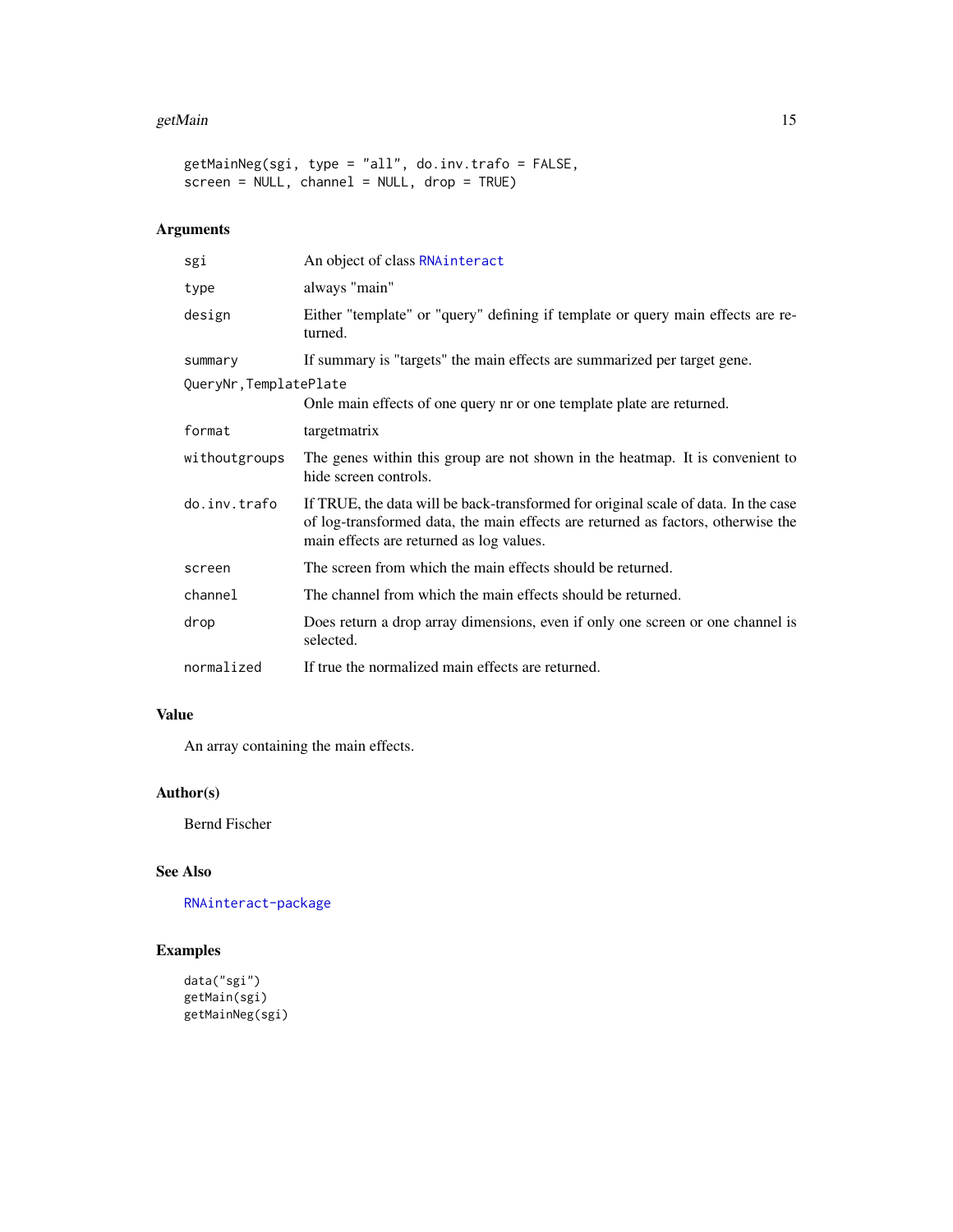#### <span id="page-15-2"></span>Description

A genetic interaction screen can contain within screen replicates, if some reagent pairs are measured at least twice. Usually this appears when measuring reagent pairs once as template-query and once as query-template. getReplicateData returns a list of these technical replicates.

If multiple reagents are used to target the same gene, different reagent pairs that target the same gene pair are extracted from the screen. These pairs are returned by getIndDesignData.

#### Usage

```
getReplicateData(sgi, screen, channel,
                 type = "data", design = "template",
                 do.trafo = TRUE, do.inv.trafo = FALSE,
                 normalized = FALSE)
getIndDesignData(sgi, screen, channel,
                 type = "data", design = "template",
do.trafo = TRUE, do.inv.trafo = FALSE,
normalized = FALSE)
```
#### Arguments

| sgi     | An object of class RNA interact.                                                          |
|---------|-------------------------------------------------------------------------------------------|
| screen  | The screen name from which the replicates will be extracted.                              |
| channel | The channel name from which the replicates will be extracted.                             |
| type    | The type of data that is extracted. It is the type argument of the getData func-<br>tion. |
|         | design, do.trafo, do.inv.trafo, normalized                                                |
|         | See the getData documentation for details.                                                |

# Value

Returns a data.frame with columns x and y.

# Author(s)

Bernd Fischer

#### See Also

[RNAinteract-package](#page-1-2)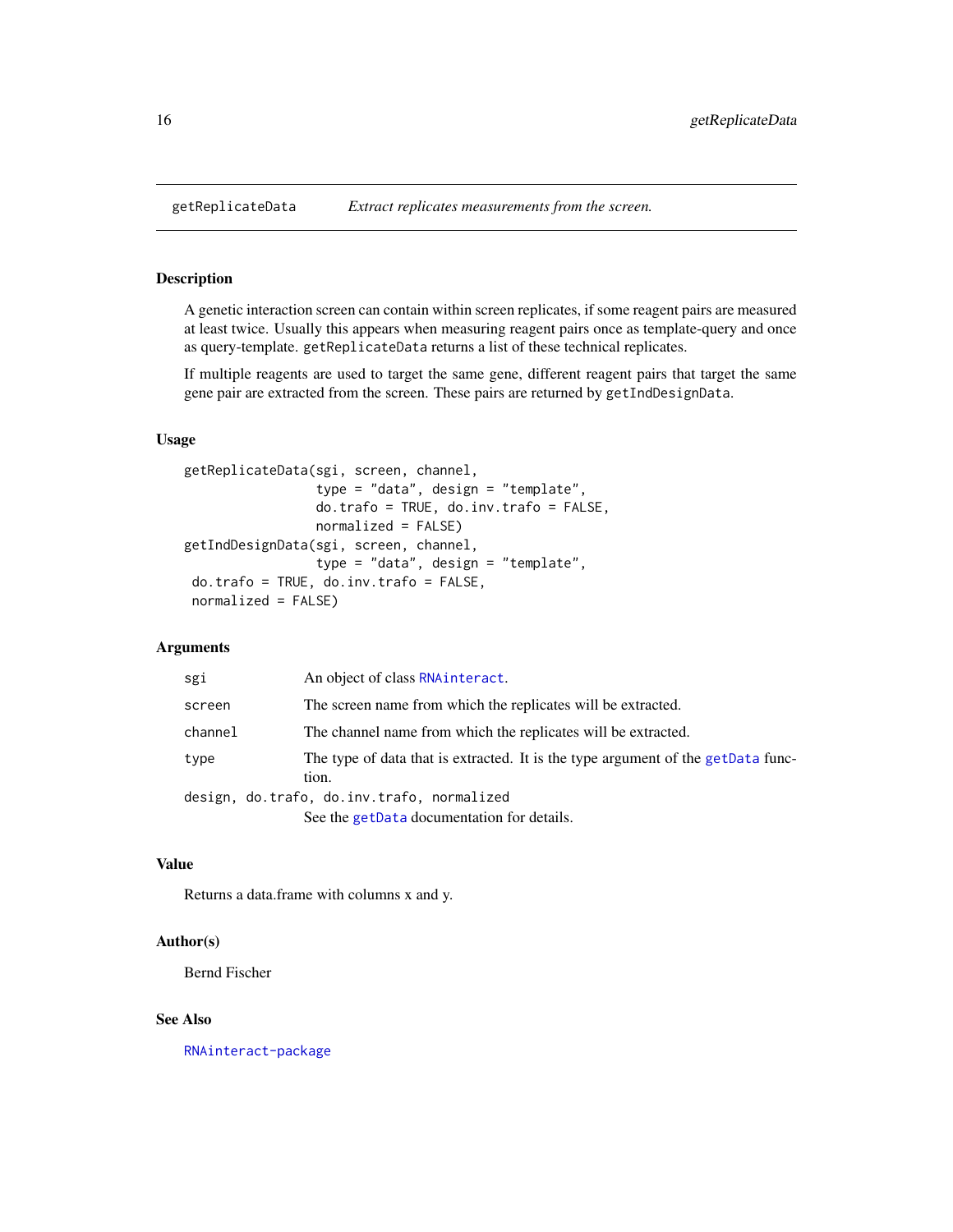#### <span id="page-16-0"></span>getScale 2012 and 2012 and 2012 and 2012 and 2012 and 2012 and 2012 and 2012 and 2012 and 2012 and 2012 and 20

#### Examples

```
data("sgi")
res <- getIndDesignData(sgi, screen="1", channel="nrCells", type = "data")
plot(res$x, res$y)
```
<span id="page-16-1"></span>getScale *get scale information for a channel.*

# Description

Returns a character string with the scale of each channel.

# Usage

getScale(sgi, channel)

# Arguments

| sgi     | A RNAinteractobject. |
|---------|----------------------|
| channel | A channel name.      |

# Value

Returns a character string with scale information for each channel.

#### Author(s)

Bernd Fischer

# See Also

[RNAinteract-package](#page-1-2)

# Examples

```
data("sgi")
getScale(sgi, channel="nrCells")
```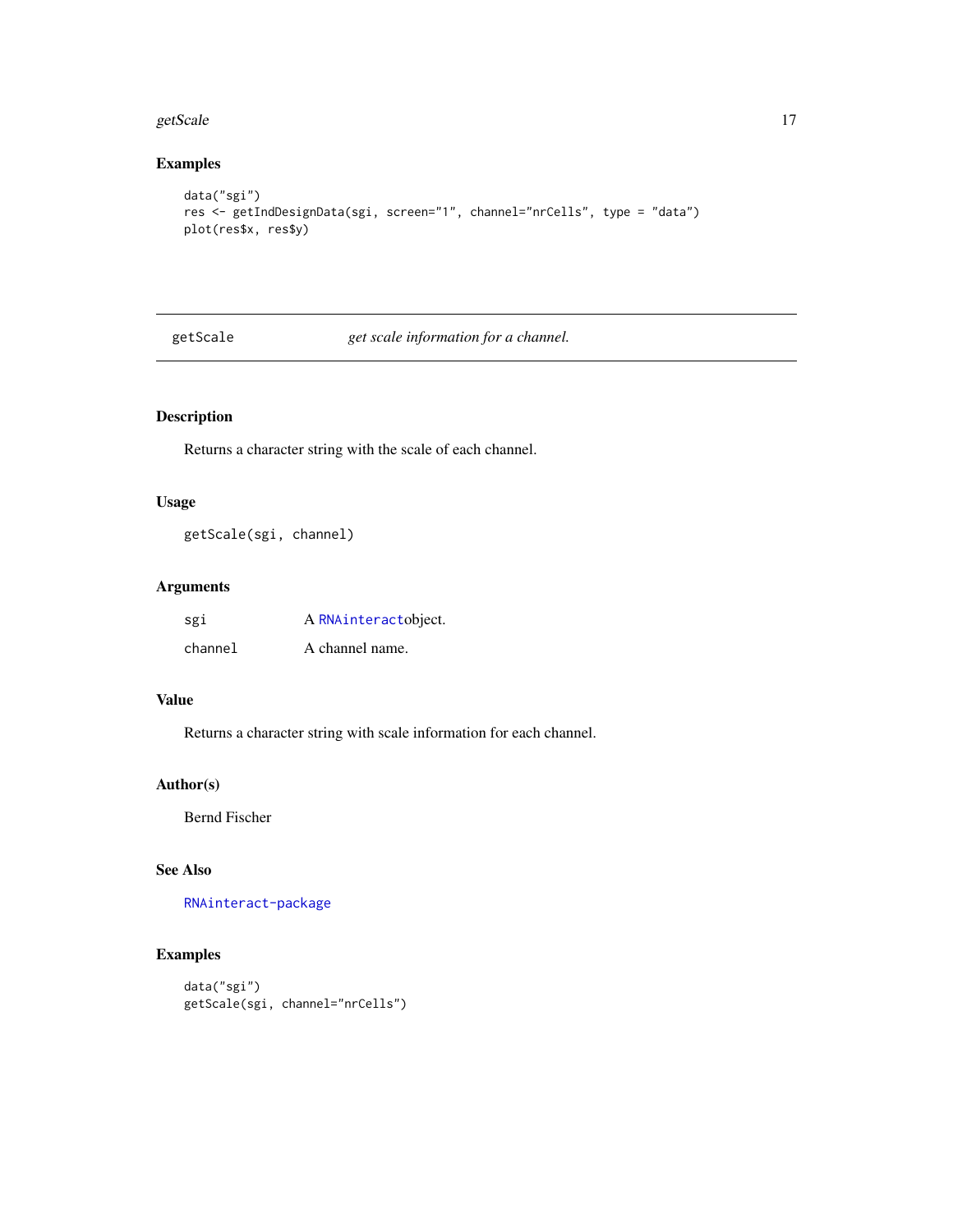<span id="page-17-2"></span><span id="page-17-0"></span>

#### <span id="page-17-1"></span>Description

Returns the names of all screens or all channels.

#### Usage

```
getScreenNames(sgi)
getChannelNames(sgi)
```
#### Arguments

sgi [RNAinteract](#page-1-1)

#### Value

A vector of screen or channel names.

#### Author(s)

Bernd Fischer

#### See Also

[RNAinteract-package](#page-1-2)

#### Examples

```
data("sgi")
getScreenNames(sgi)
getChannelNames(sgi)
```
<span id="page-17-4"></span>grid.doublePerturbation

*Double Perturbation Plot Grob*

#### <span id="page-17-3"></span>Description

These functions create a double perturbation grob for interaction screens. All interactions of one gene are displayed in one panel. The double perturbation readout level is plotted against the single perturbation level.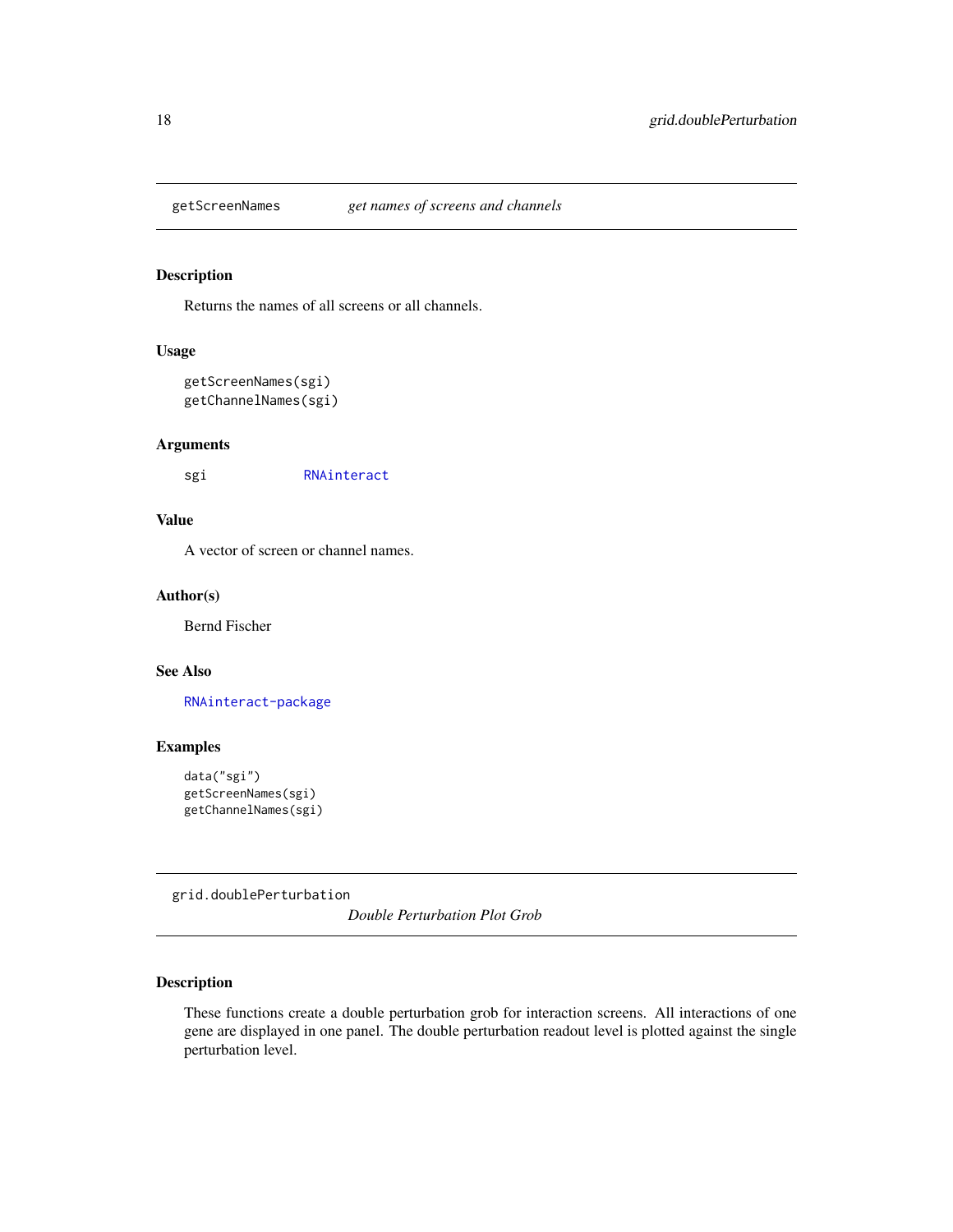# Usage

```
doublePerturbationGrob( mainEffect, dpEffect, mainEffectTarget,
                      range=NULL, main=NULL, xlab=NULL, ylab=NULL,
                       text=NULL, avoid.overlap=TRUE,
                       axisOnOrigin = FALSE,
                       drawBox = TRUE,pch = 21, size=unit(1, 'char'), fill = NULL,
                       gpMain = gpar(lty="dashed", lwd=3, col="cyan"),
                       gpNI = gpar(lty="dashed", lwd=3, col="orange"),
                       gpPoints = gpar(pch=21),
                       gpText = NULL,gpAxis = NULL,gpWTLines=NULL,
                       name=NULL, gp=NULL, vp=NULL )
grid.doublePerturbation(..., draw = TRUE)
```
# a helper function for doublePerturbationGrob: postDrawDetails.doublePerturbation(x, recording)

# Arguments

| mainEffect       | A numeric vector of main effects.                                                                                                                                                                                                                                                                                                                                                                                                                                                                                                                                                                                                                        |
|------------------|----------------------------------------------------------------------------------------------------------------------------------------------------------------------------------------------------------------------------------------------------------------------------------------------------------------------------------------------------------------------------------------------------------------------------------------------------------------------------------------------------------------------------------------------------------------------------------------------------------------------------------------------------------|
| dpEffect         | A numeric vector of double perturbation effects.                                                                                                                                                                                                                                                                                                                                                                                                                                                                                                                                                                                                         |
| mainEffectTarget |                                                                                                                                                                                                                                                                                                                                                                                                                                                                                                                                                                                                                                                          |
|                  | The main effect of the target gene (A single numeric value).                                                                                                                                                                                                                                                                                                                                                                                                                                                                                                                                                                                             |
| range            | The range of the plot. Equals the xlim, ylim arguments of plot.                                                                                                                                                                                                                                                                                                                                                                                                                                                                                                                                                                                          |
| main             | An overall title of the plot.                                                                                                                                                                                                                                                                                                                                                                                                                                                                                                                                                                                                                            |
| xlab             | A title of the x-axis.                                                                                                                                                                                                                                                                                                                                                                                                                                                                                                                                                                                                                                   |
| ylab             | A title of the y-axis.                                                                                                                                                                                                                                                                                                                                                                                                                                                                                                                                                                                                                                   |
| text             | A character vector of text. Has to have the same length as mainEffect.                                                                                                                                                                                                                                                                                                                                                                                                                                                                                                                                                                                   |
| avoid.overlap    | If TRUE (default) the text labels are moved such that the text is not overlapping.                                                                                                                                                                                                                                                                                                                                                                                                                                                                                                                                                                       |
| axisOnOrigin     | If TRUE, the x- and y-axis are draw on the origin of the data. If FALSE (default),<br>the axis are drawn on the left and on the bottom.                                                                                                                                                                                                                                                                                                                                                                                                                                                                                                                  |
| drawBox          | If TRUE (default), a box is drawn around the plot.                                                                                                                                                                                                                                                                                                                                                                                                                                                                                                                                                                                                       |
| pch              | Either an integer specifying a symbol or a single character to be used in plotting<br>points. See points for possible values.                                                                                                                                                                                                                                                                                                                                                                                                                                                                                                                            |
| size             | A unit object specifying the size of the plotting symbols.                                                                                                                                                                                                                                                                                                                                                                                                                                                                                                                                                                                               |
| fill             | A list containing (some of) the following elements: col defines a fill color for<br>the points. Either a single value or a vector of the same length as mainEffect.<br>If col is defined, all other elements of fill have no effect. values is a numeric<br>vector of the same length as mainEffcet that contains values that are mapped<br>to colors. at is a numeric vector indicating breakpoints along the values. If not<br>specified will be equally spaced on the range of the values. colors defines a<br>set of colors from which a colorramp is created. colramp defines a colorramp<br>directly. colramp has no effect, if colors is defined. |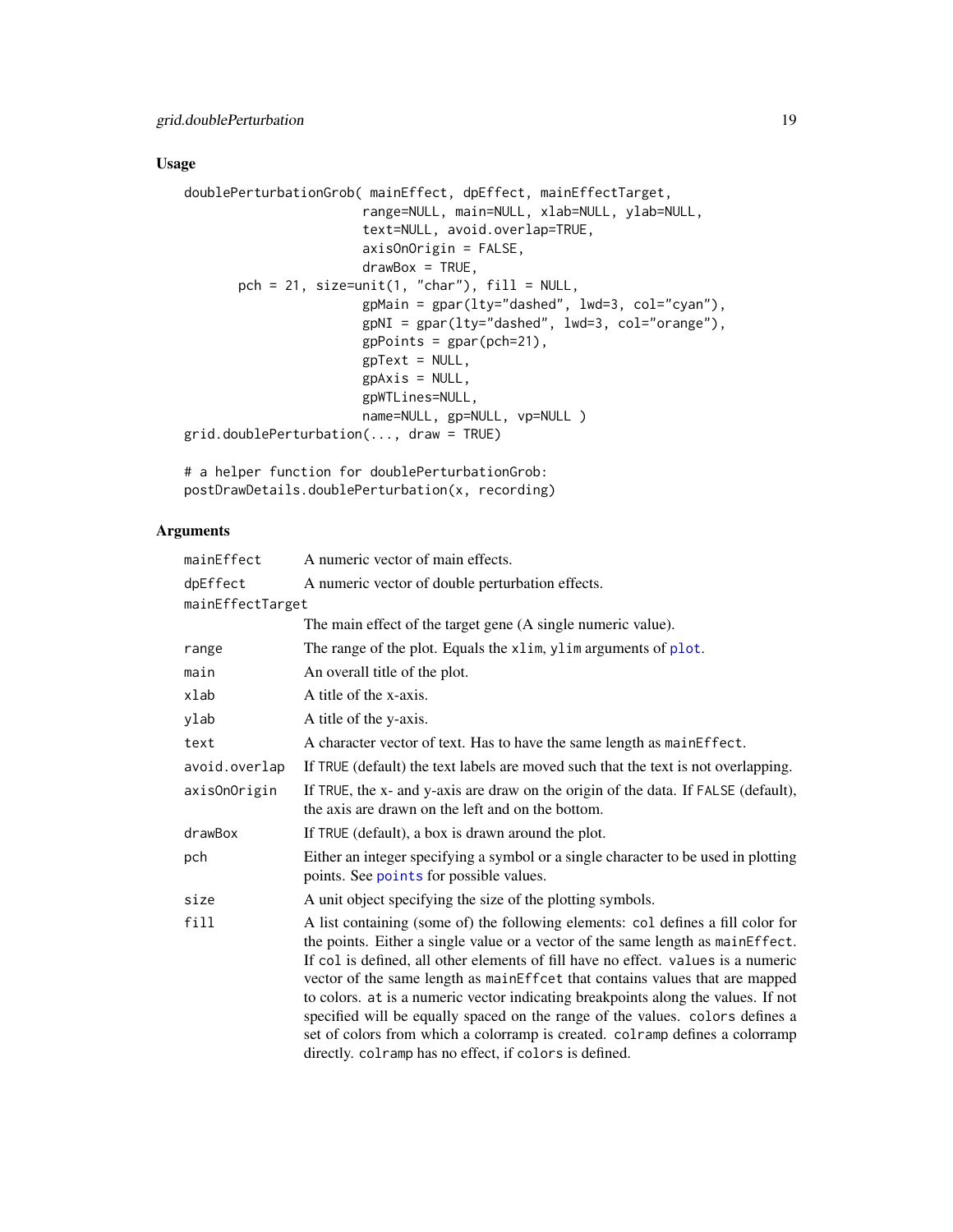<span id="page-19-0"></span>

| gp           | An object of class gpar, typically the output from a call to the function gpar.<br>This is basically a list of graphical parameter settings. Overall settings for the<br>plot are set in gp. |
|--------------|----------------------------------------------------------------------------------------------------------------------------------------------------------------------------------------------|
| gpMain, gpNI | An object of class gpar (See gp). gpMain and gpNI indicate the graphics param-<br>eter for the main effect lines and the non-interacting line.                                               |
|              | gpPoints,gpText,gpAxis,gpWTLines<br>An object of class gpar (See gp). These arguments define graphical parameters<br>for single compartments of the plot.                                    |
| name         | A character identifier.                                                                                                                                                                      |
| vp           | A Grid viewport object (or NULL).                                                                                                                                                            |
| draw         | If TRUE the grob is drawn on the current device.                                                                                                                                             |
| $\cdots$     | Further arguments passed to doublePerturbationGrob.                                                                                                                                          |
| x, recording | Internal usage only.                                                                                                                                                                         |
|              |                                                                                                                                                                                              |

#### Details

This function creates a grob for a double perturbation plot. It is probably more convenient to use the function [plotDoublePerturbation](#page-23-1).

#### Value

A grob is returned.

# Author(s)

Bernd Fischer

# See Also

[RNAinteract-package](#page-1-2), [plotDoublePerturbation](#page-23-1), [reportDoublePerturbation](#page-26-2)

<span id="page-19-1"></span>grid.sgiHeatmap *A heatmap grob*

#### Description

A grob is created and printed for a matrix PI which is intended to represent pairwise interaction scores.

```
grid.sgiHeatmap(PI, pi.max = NULL, main = expression(paste(pi, "-score")),
hc.row = NULL, hc.col = NULL)
```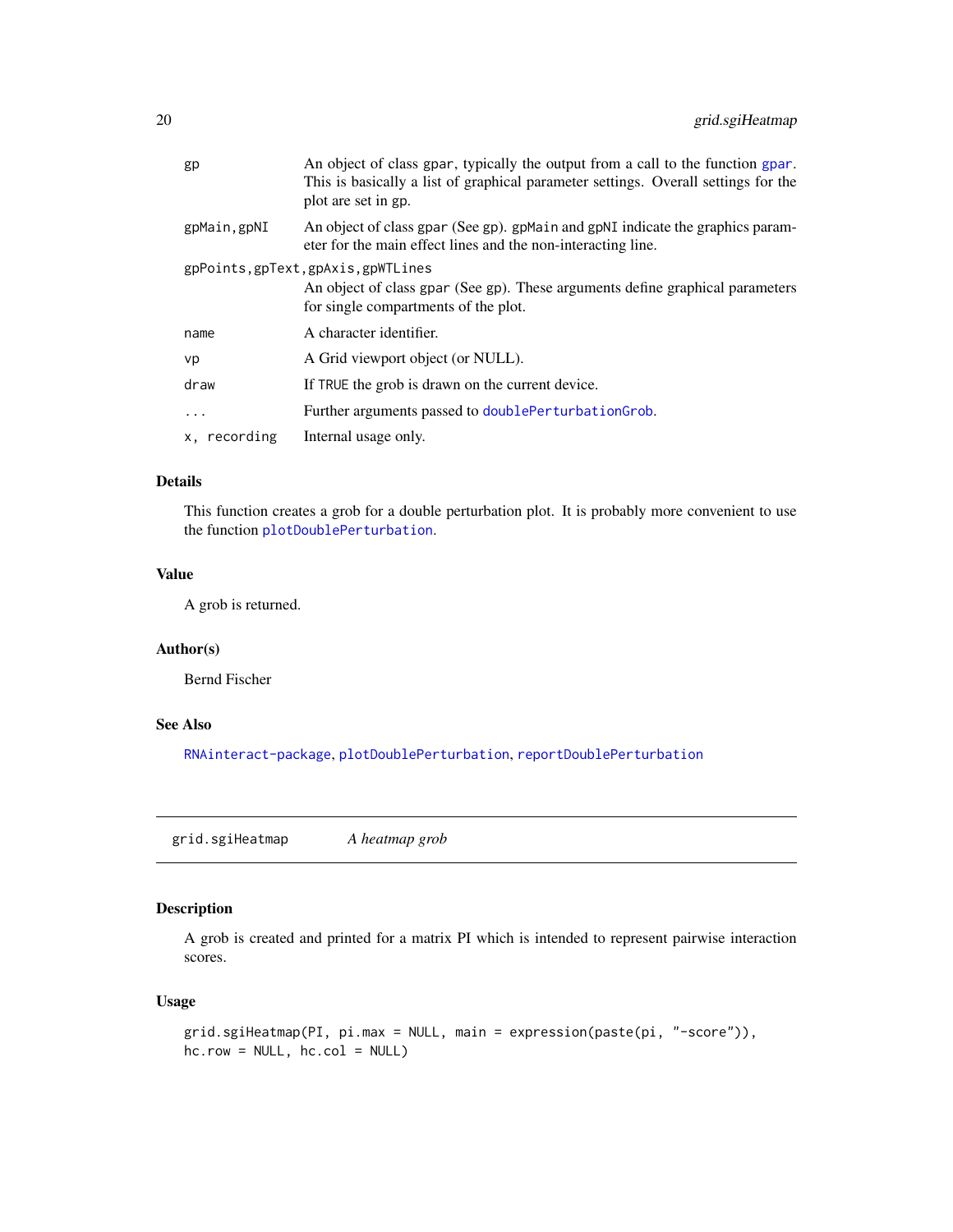<span id="page-20-0"></span>

| РT<br>A matrix of pairwise interactions.                                                                                                               |  |
|--------------------------------------------------------------------------------------------------------------------------------------------------------|--|
| The interaction score at the top end of the colorbar, pairwise interaction score<br>pi.max<br>larger than this value can not be distinguished anymore. |  |
| main<br>A title for the plot.                                                                                                                          |  |
| hc.row<br>An hierarchical clustering as produced by helust of the rows.                                                                                |  |
| hc.col<br>Clustering of the columns.                                                                                                                   |  |

# Details

A heatmap is plotted with positive interaction represented in yellow and negative interactions represented in blue. A colorbar is plotted on the left and dendrograms are added. This function can be used to integrate the plot in other grid objects. It is recommended to use the function [plotHeatmap](#page-25-1) to plot heatmaps of an [RNAinteract](#page-1-1) object.

#### Value

A grob is returned.

#### Author(s)

Bernd Fischer

# See Also

[RNAinteract-package](#page-1-2)

#### Examples

```
data("sgi")
PI = getData(sgi, type="pi", format="targetMatrix", screen="1", channel="nrCells")
grid.sgiHeatmap(PI)
```
<span id="page-20-1"></span>normalizeMainEffectQuery

*normalize query main effect*

# Description

Normalize for a time effect of the query genes.

```
normalizeMainEffectQuery(sgi, batch = NULL, time = NULL)
```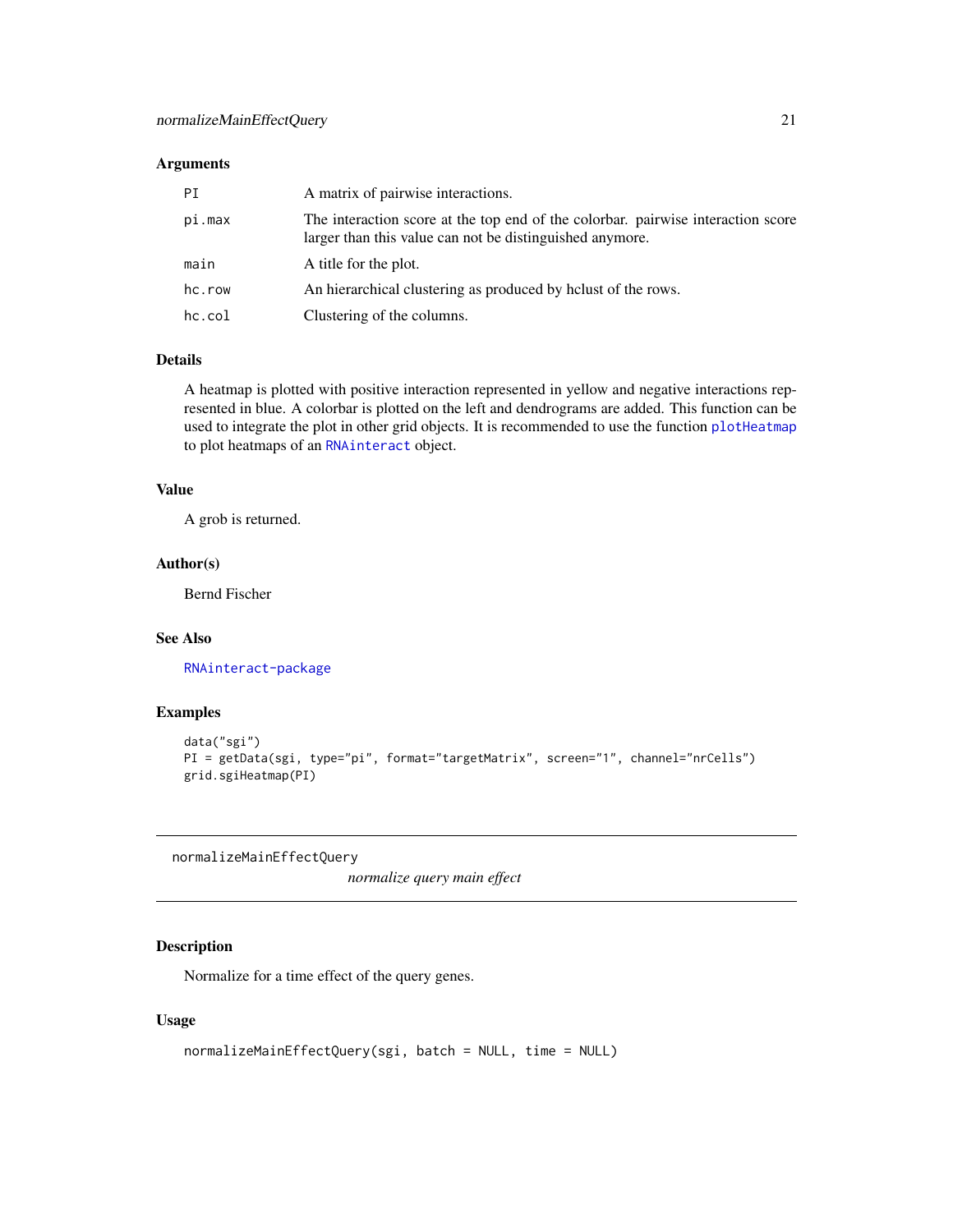<span id="page-21-0"></span>

| sgi   | An object of class RNA interact.                                                                                                                                                                                                                   |
|-------|----------------------------------------------------------------------------------------------------------------------------------------------------------------------------------------------------------------------------------------------------|
| batch | batch is a vector if integers with length equal to the number of queries. It as-<br>signs each query to a batch. Within each batch a linear regression is estimated<br>assuming a linear effect between the order of queries and the main effects. |
| time  | batch is a vector of numbers. A linear regression is estimated fitting the main<br>effect as a function of the time.                                                                                                                               |

#### Details

Normalizing the query main effect does not influence the estimation of the pairwise interaction term.

# Value

An object of class [RNAinteract](#page-1-1).

# Author(s)

Bernd Fischer

# See Also

[RNAinteract-package](#page-1-2)

# Examples

```
data("sgi")
sgi <- normalizeMainEffectQuery(sgi)
```
<span id="page-21-1"></span>normalizeMainEffectTemplate

*normalize template main effect*

# Description

Normalize for a spatial main effect of the template genes.

```
normalizeMainEffectTemplate(sgi, screen = NULL, channel = NULL)
```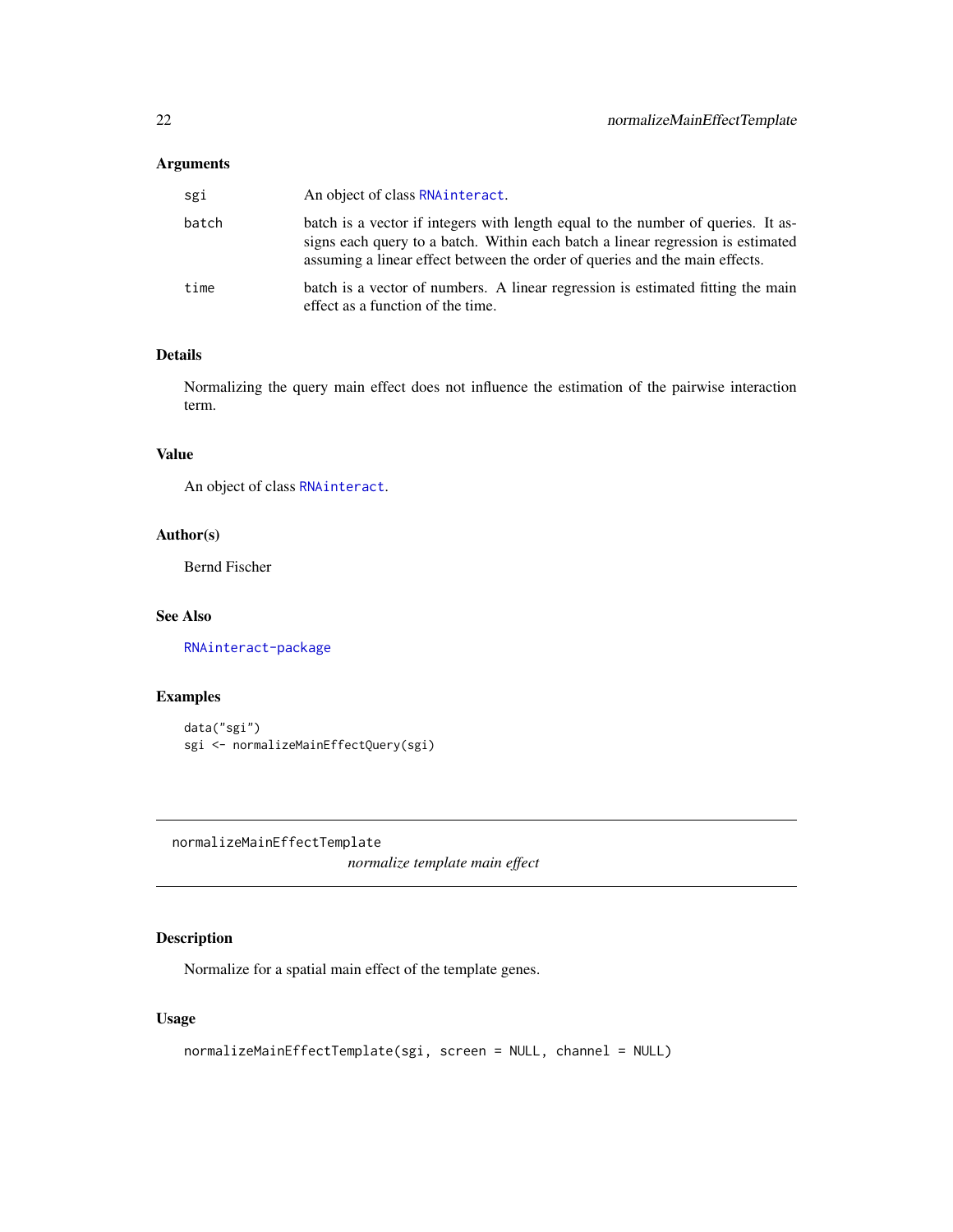<span id="page-22-0"></span>

| sgi     | An object of class RNA interact.                                                                                                             |
|---------|----------------------------------------------------------------------------------------------------------------------------------------------|
| screen  | The name of the screen in which the normalization should be applied. If screen = NULL,<br>the normalization is applied on all screens.       |
| channel | The name of the channel in which the normalization should be applied. If<br>$channel = NULL$ , the normalization is applied on all channels. |

# Details

Normalizing the query main effect does not influence the estimation of the pairwise interaction term.

# Value

An object of class [RNAinteract](#page-1-1).

# Author(s)

Bernd Fischer

# See Also

[RNAinteract-package](#page-1-2)

# Examples

```
data("sgi")
sgi <- normalizeMainEffectTemplate(sgi)
```
<span id="page-22-1"></span>normalizePlateEffect *Normalization of plate effects*

# Description

Normalization of plate effects in the screen.

# Usage

```
normalizePlateEffect(sgi, type = "Bscore", maxit = 20, verbose = 0)
```
# Arguments

| sgi     | An object of class RNAinteract                                                                                                                                  |
|---------|-----------------------------------------------------------------------------------------------------------------------------------------------------------------|
| type    | If type is "Bscore" (default) a Bscore-normalization is performed. If type is<br>"spatial", a locfit regression is estimated that accounts for spatial effects. |
| maxit   | Maximum number of iterations for locfit.                                                                                                                        |
| verbose | Either $0$ (default, no output), 1 (minimum output), or 2 (output).                                                                                             |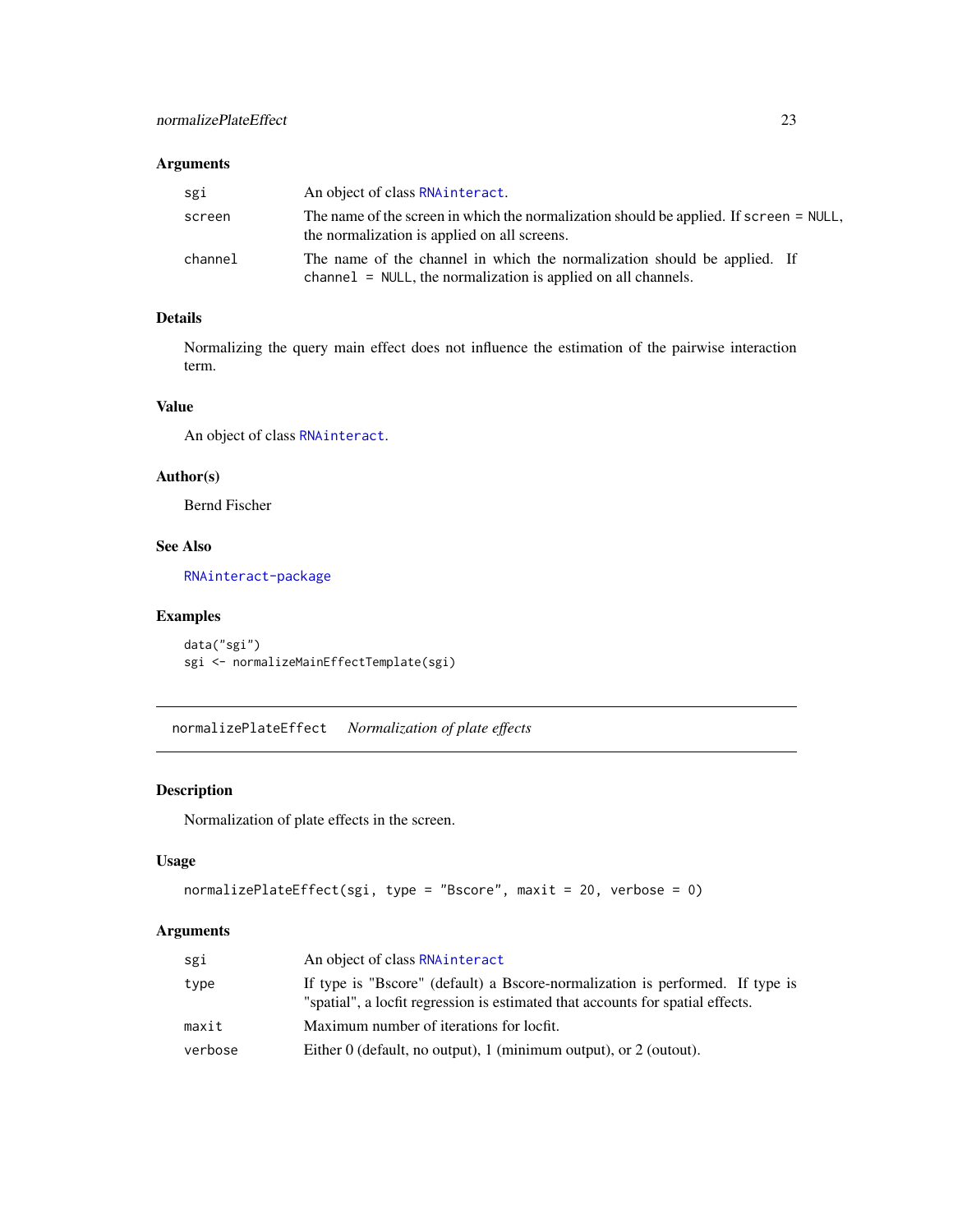#### <span id="page-23-0"></span>Details

The Bscore normalization estimates row and column effects for each plate. It returns the residuals to the sum of row and column effects. The spatial normalization estimates a non-linear 2D regression for each plate and returns the residuals.

#### Value

An object of class [RNAinteract](#page-1-1). The returned object contains the normalization information.

#### Author(s)

Bernd Fischer

#### See Also

[RNAinteract-package](#page-1-2)

#### Examples

data("sgi") normalizePlateEffect(sgi)

<span id="page-23-1"></span>plotDoublePerturbation

*Double Perturbation Plot*

#### Description

These function draws a double perturbation plot for interaction screens. All interactions of one gene are displayed in one panel. The double perturbation readout level is plotted against the single perturbation level.

#### Usage

plotDoublePerturbation( sgi, screen, channel, target, withoutgroups = c("neg", "pos"), design, main, xlab, ylab, range, show.labels = "none", label.par, label, avoid.overlap, col, fill, D , MT, MQ, PV, QV, PI, ...)

#### Arguments

| sgi    | An object of class RNA interact.                                                   |
|--------|------------------------------------------------------------------------------------|
| target | A character name of the target gene.                                               |
| screen | The character name of the screen to display. If not specified, the first screen is |
|        | used. Does not have to be specified, if sgi contains only one screen.              |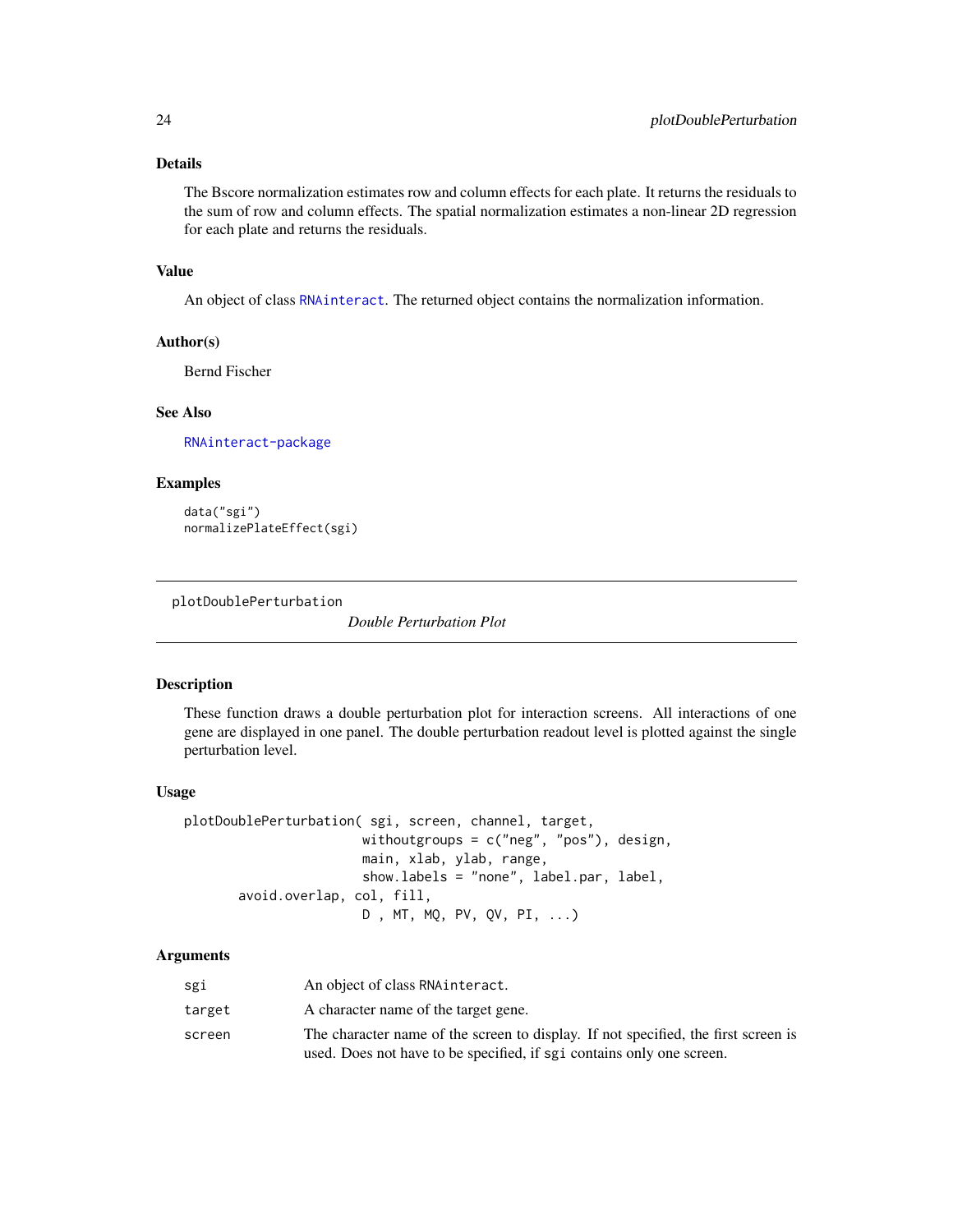| channel               | The character name of the channel to display. If not specified, the first channel<br>is used. Does not have to be specified, if sgi contains only one channel.                                                                                                                                                                                                                                                                                                                                                                                                |
|-----------------------|---------------------------------------------------------------------------------------------------------------------------------------------------------------------------------------------------------------------------------------------------------------------------------------------------------------------------------------------------------------------------------------------------------------------------------------------------------------------------------------------------------------------------------------------------------------|
| withoutgroups         | Interactions to genes from these groups (as specified in the reagent or target<br>annotation) are excluded from the plot, e.g. positive and negative controls.                                                                                                                                                                                                                                                                                                                                                                                                |
| design                | The Either "template" (default) or "query". The single perturbation effects<br>are either the template main effects or the query main effects.                                                                                                                                                                                                                                                                                                                                                                                                                |
| main                  | An overall title of the plot.                                                                                                                                                                                                                                                                                                                                                                                                                                                                                                                                 |
| xlab                  | A title of the x-axis.                                                                                                                                                                                                                                                                                                                                                                                                                                                                                                                                        |
| ylab                  | A title of the y-axis.                                                                                                                                                                                                                                                                                                                                                                                                                                                                                                                                        |
| range                 | A numeric vector of length two. range equals the xlim, ylim argument in plot.                                                                                                                                                                                                                                                                                                                                                                                                                                                                                 |
| show.labels           | Automatically select text labels for the points. all shows a text label for all<br>genes, "q.value" and "p.value" show a text label for all genes with a q.value<br>(p.value) larger than label.par, "none" does not show any text label. This<br>argument has no effect, if label is specified.                                                                                                                                                                                                                                                              |
| label.par             | Cut-off value for q.value or p.value for displaying text labels (See show. labels).                                                                                                                                                                                                                                                                                                                                                                                                                                                                           |
| label                 | Either a character vector with gene names, or a named vector of text labels. The<br>names of the vector represent the gene names.                                                                                                                                                                                                                                                                                                                                                                                                                             |
| avoid.overlap         | If TRUE (default), text is moved such that text labels are not overlapping.                                                                                                                                                                                                                                                                                                                                                                                                                                                                                   |
| col                   | A named vector with colors. The names of col define which points are colored<br>(See also fill).                                                                                                                                                                                                                                                                                                                                                                                                                                                              |
| fill                  | A list up to four values. colors defines a set of colors from which a colorramp is<br>created. If colramp is specified, colors has no effect. colramp directly specifies<br>the colorramp. values define the values that are color coded. If values is<br>not specified, the pairwise interaction term is used instead. at is a numeric<br>vector defining the breakpoints along the values. If not specified, breakpoints<br>are selected to range three times the standard deviation of the values around<br>zero. fill has no effect, if col is specified. |
| D, MT, MQ, PV, QV, PI |                                                                                                                                                                                                                                                                                                                                                                                                                                                                                                                                                               |
|                       | Internal usage.                                                                                                                                                                                                                                                                                                                                                                                                                                                                                                                                               |
| .                     | Further argument passed to grid.doublePerturbation or doublePerturbationGrob.                                                                                                                                                                                                                                                                                                                                                                                                                                                                                 |

# Details

Plots a double perturbation plot. It shows the interaction profile for one (query) gene.

# Value

A grob is returned.

# Author(s)

Bernd Fischer

# See Also

[RNAinteract-package](#page-1-2), [grid.doublePerturbation](#page-17-4), [reportDoublePerturbation](#page-26-2)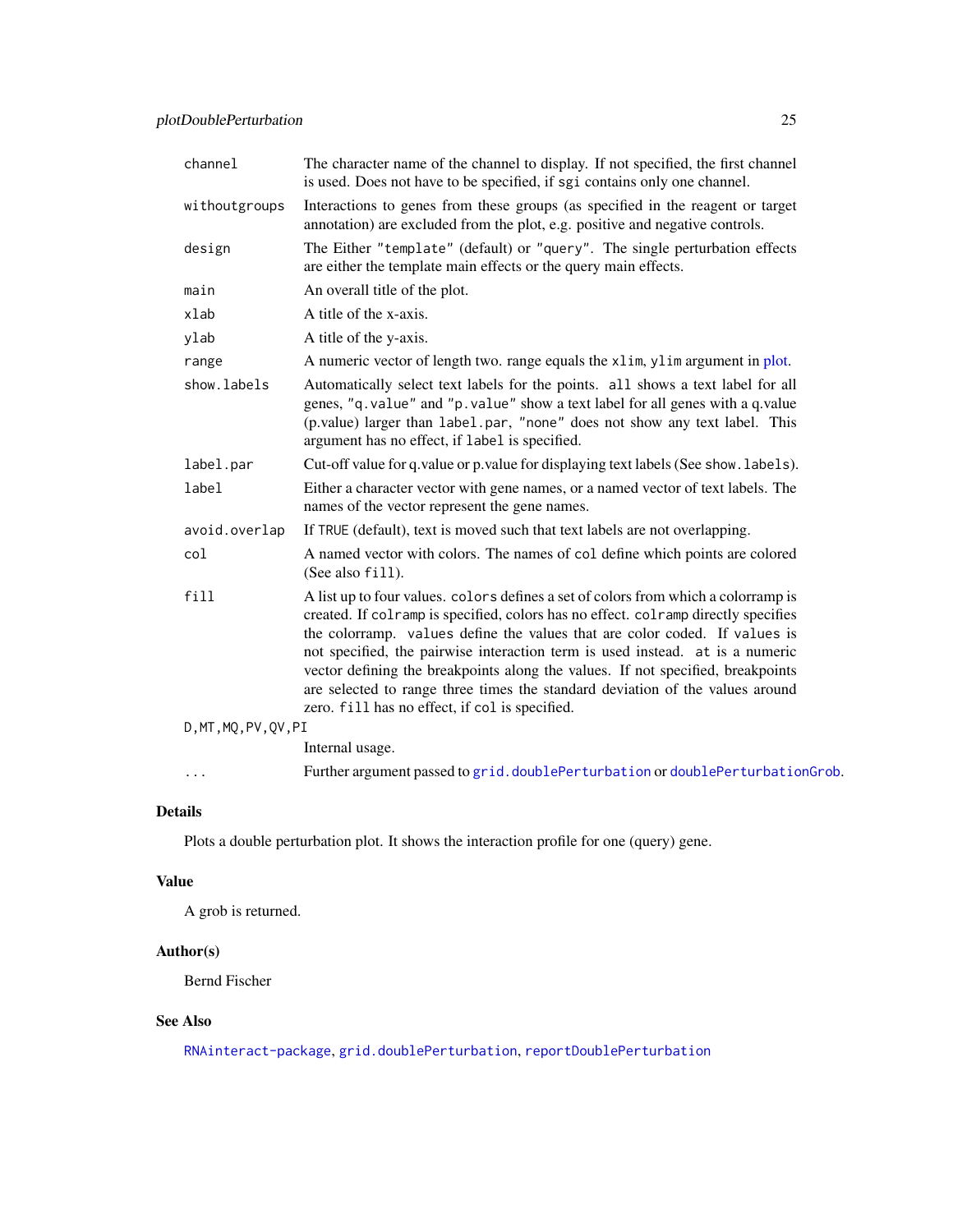# Examples

```
data("sgi")
plotDoublePerturbation( sgi, screen="1", channel="nrCells", target="rl", show.labels="p.value")
```
<span id="page-25-1"></span>plotHeatmap *plots a heatmap for an interaction screen.*

# Description

A heatmap of an interaction screen is plotted.

# Usage

```
plotHeatmap(sgi, screen, channel, pi.max = NULL,
            main = expression(paste(pi, "-score")),
   hc.row = NULL, hc.col = NULL,
   withoutgroups = c("neg", "pos"))
```
# Arguments

| sgi           | An object of class RNAinteract                                                                                                                                  |
|---------------|-----------------------------------------------------------------------------------------------------------------------------------------------------------------|
| screen        | The screen name of which the interaction matrix is plotted.                                                                                                     |
| channel       | The channel name of which the interaction matrix is plotted.                                                                                                    |
| pi.max        | The pairwise interaction score that is represented at the top of the color scale.<br>All interaction scores above this value can not be distinguished any more. |
| main          | The title of the plot.                                                                                                                                          |
| hc.row        | A hierarchical clustering (helust) for the rows.                                                                                                                |
| hc.col        | A hierarchical clustering (helust) for the columns.                                                                                                             |
| withoutgroups | The genes within this group are not shown in the heatmap. It is convinient to<br>hide screen controls in the heatmap.                                           |

# Details

A heatmap for one screen and one channel is plotted. Positive interactions are marked blue, negative ones are marked yellow. A colorbar is shown on the left hand side.

# Value

Returns a grob.

#### Author(s)

Bernd Fischer

<span id="page-25-0"></span>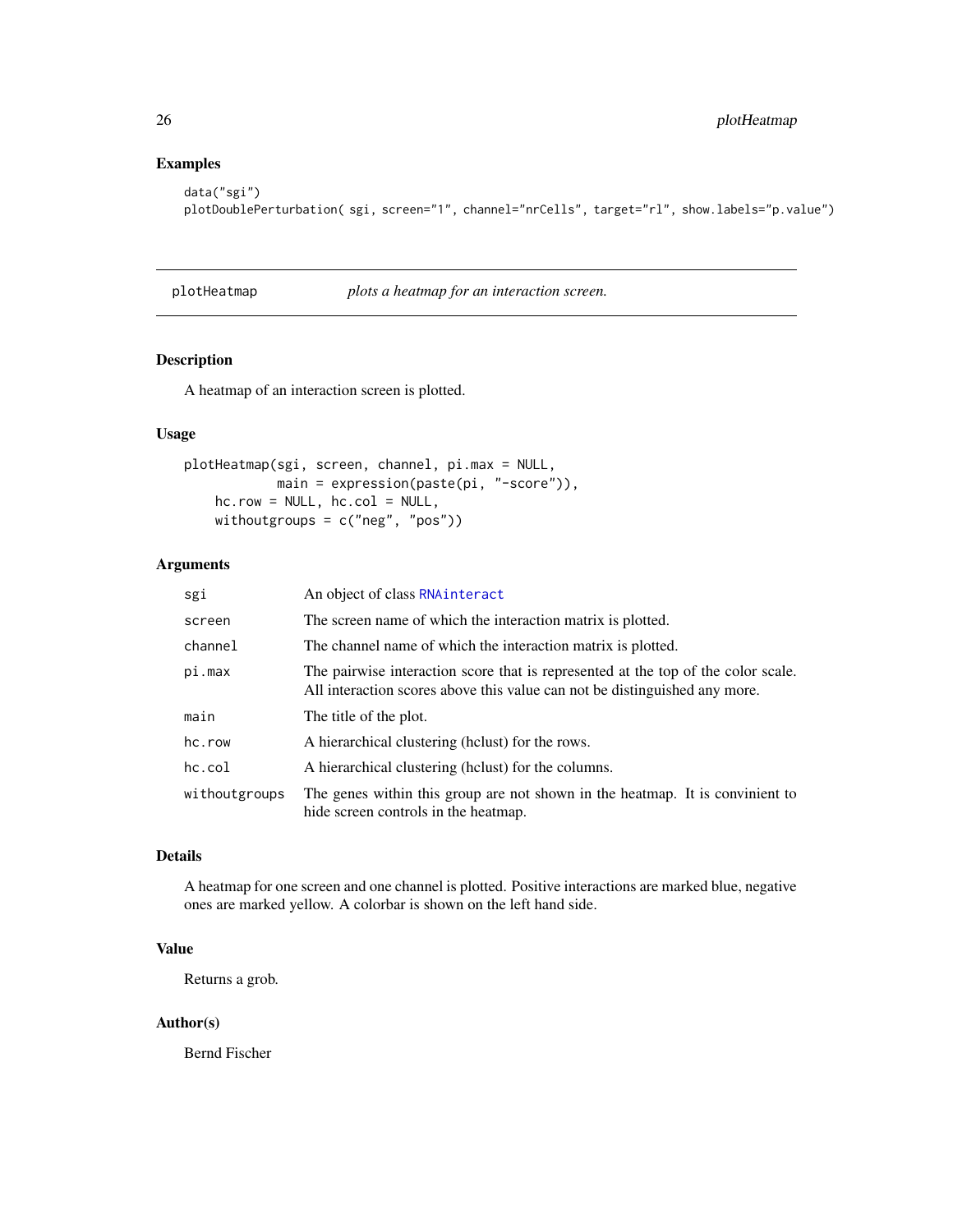#### <span id="page-26-0"></span>reportAnnotation 27

#### See Also

[RNAinteract-package](#page-1-2)

#### Examples

```
data("sgi")
plotHeatmap(sgi, screen="1", channel="nrCells")
```
<span id="page-26-1"></span>reportAnnotation *Specialized report functions*

#### <span id="page-26-2"></span>Description

Functions that provide a html report of genetic interactions screens for specific topics.

```
reportAnnotation (sgi, verbose = 0, path = ".", dir = "annotation",
                        prefix = "annotation", report = NULL)reportStatistics (sgi, verbose = 0, path = ".", dir = "stats",
prefix = "stat", report = NULL)reportGeneLists (sgi, verbose = 0, path = ".", dir = "hitlist",
prefix = "hitlist", report = NULL)
reportNetworks (sgi, verbose = 0, path = ".", dir = "networks",
prefix = "networks", Networks, qv = 0.05,
withoutgroups = c("pos", "neg"), report = NULL)
reportScreenData (sgi, type = "data", design = "template",
do.trafo = TRUE, do.inv.trafo = FALSE, verbose = 0,
  path = ".", dir = "screenplots", prefix = "screenplot",
png.args = list(width = 960, height = 960),
pdf.args = list(width = 7, height = 7),
plotscreen.args = list(ncol = 6L, do.legend = TRUE,
                       fill = c("red", "white", "blue")),
png.scatter.args = list(width = 400, height = 400),pdf.scatter.args = list(width = 7, height = 7), report = NULL)
reportDoublePerturbation(sgi, verbose = 0, path = ".", dir = "doublePerturbations",
prefix = "doublePerturbationPlots", report = NULL,
                        withoutgroups = c("neg", "pos"),
                        png.args = list(width = 500, height = 500),
pdf.args = list(width = 7, height = 7), ...reportMainEffects (sgi, verbose = 0, path = ".", dir = "maineffects",
prefix = "maineffects",
png.args = list(width = 500, height = 500),
pdf.args = list(width = 7, height = 7),
plot.args = list(), report = NULL)
reportHeatmap (sgi, verbose = 0, path = ".", dir = "heatmap",
prefix = "heatmap",
```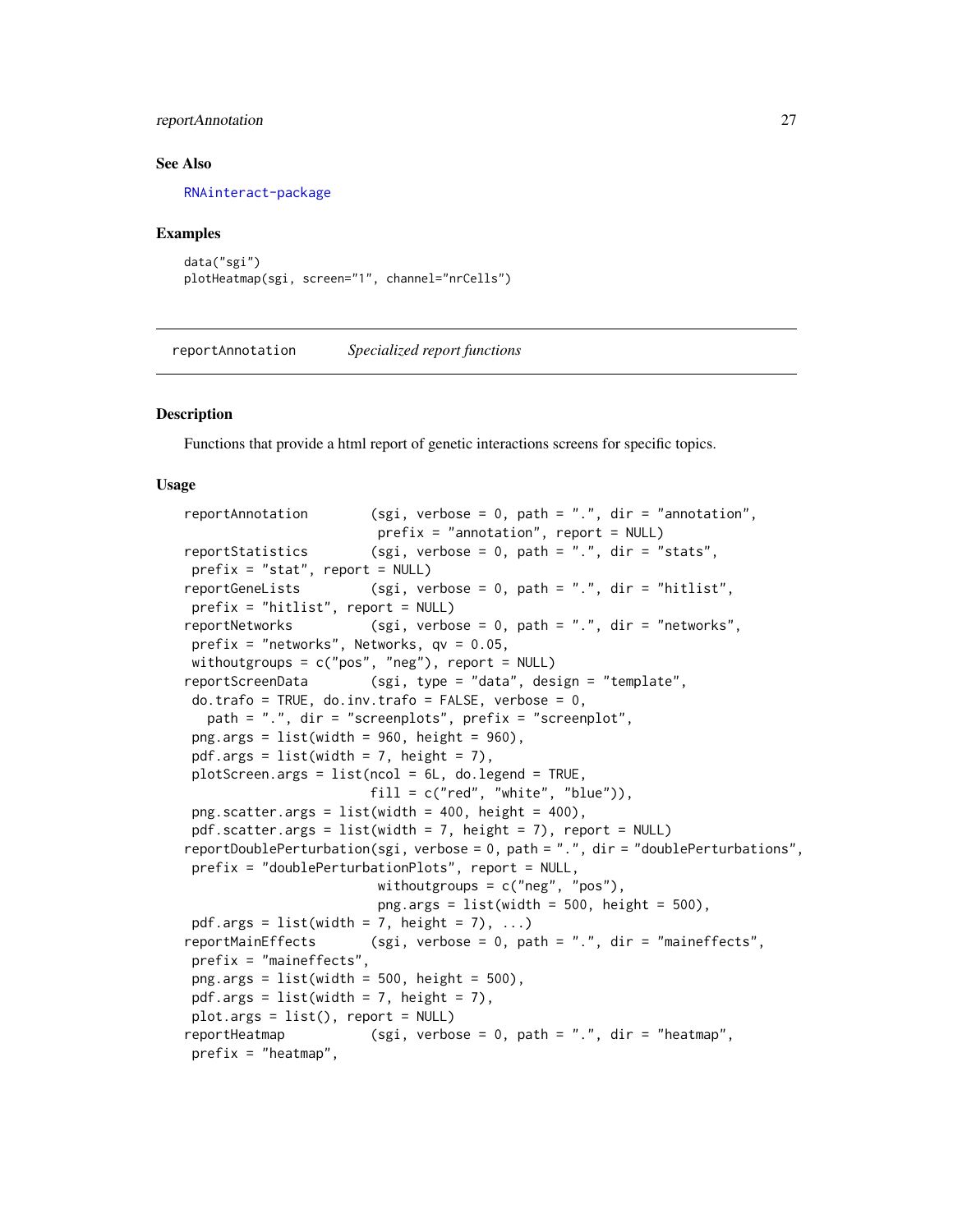```
png.args = list(width = 1000, height = 1000),
pdf.args = list(width = 15, height = 15),
report = NULL, withoutgroups = c("neg", "pos"))
```

| An object of class RNA interact.                                                                                                       |  |  |
|----------------------------------------------------------------------------------------------------------------------------------------|--|--|
| Either $0$ (default, no output), 1 (minimum output), or 2 (output)                                                                     |  |  |
| The main path to the HTML report directory.                                                                                            |  |  |
| A subdirectory where the report is written to.                                                                                         |  |  |
| A prefix for each file written in the subdirectory. Using different prefixes, one<br>can write multiple reports in the same directory. |  |  |
| A report object as generated by startReport.                                                                                           |  |  |
| A boolean array with edges from interaction graphs.                                                                                    |  |  |
| A cut-off value for the q-values.                                                                                                      |  |  |
| Genes annotated with these groups are not plotted in this report.                                                                      |  |  |
| Any "type" that can be passed to getData.                                                                                              |  |  |
| Either "template" (default) or "query"                                                                                                 |  |  |
| do.trafo, do.inv.trafo                                                                                                                 |  |  |
| Apply the (inverse) transformation before plotting.                                                                                    |  |  |
| A list with entries width and height specifying the width and height of the gen-<br>erated png images.                                 |  |  |
| A list with entries width and height specifying the width and height of the gen-<br>erated of files.                                   |  |  |
| plotScreen.args                                                                                                                        |  |  |
| Arguments for the screen plots                                                                                                         |  |  |
| png.scatter.args, pdf.scatter.args, plot.args<br>Arguments for the scatter plots                                                       |  |  |
| Parameters passed to the plotting functions.                                                                                           |  |  |
|                                                                                                                                        |  |  |

# Details

Each of these function generates a HTML report. It is added to a HTML frame.

The report object has to be created with startReport beforehand. Multiple report functions can be called afterwards. When all reports are written, the report is finalized and closed by [endReport](#page-32-3).

# Value

All functions return a report object as returned by [startReport](#page-32-2).

# Author(s)

Bernd Fischer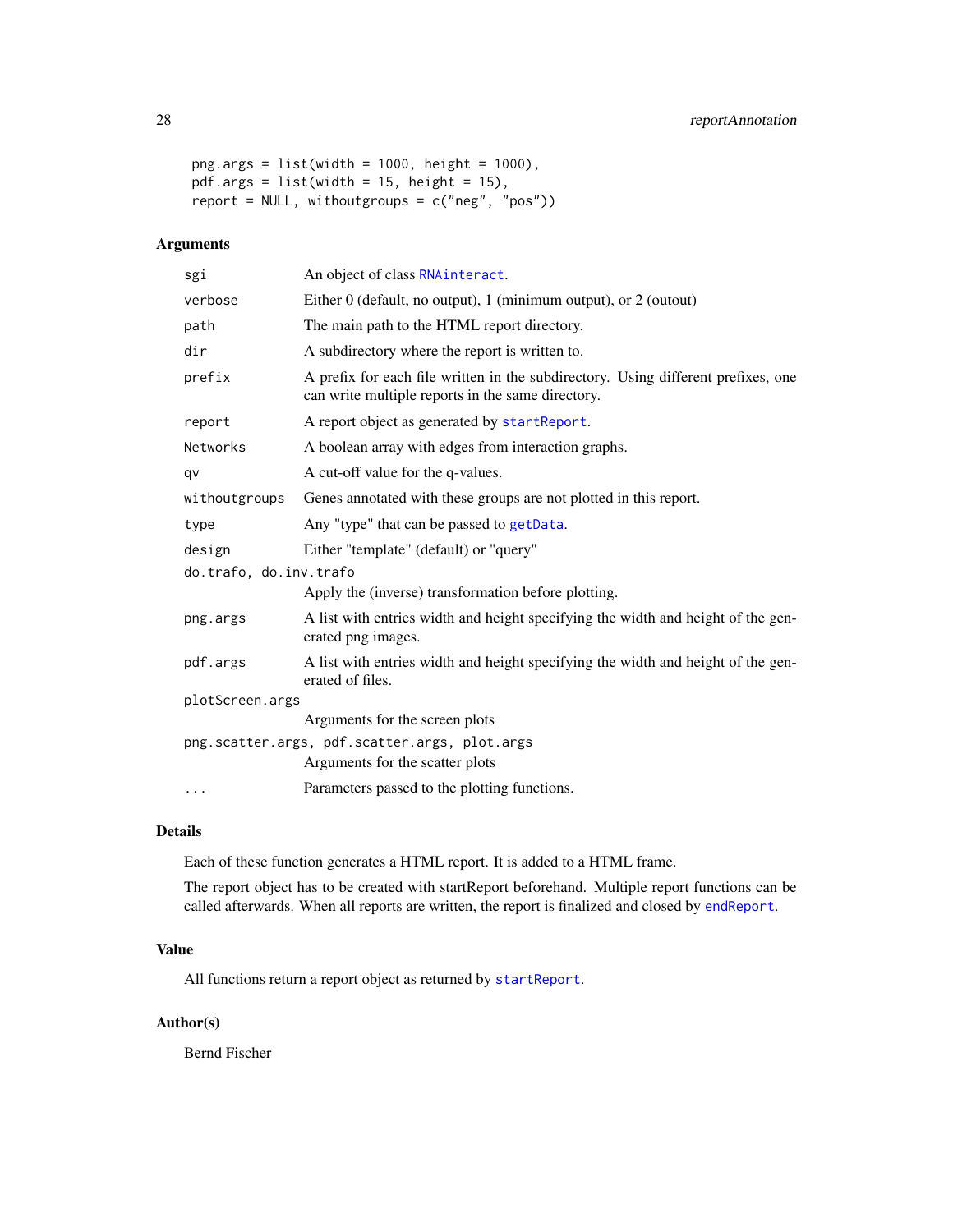#### <span id="page-28-0"></span>RNAinteract-class 29

#### See Also

[RNAinteract-package](#page-1-2), [startReport](#page-32-2), [endReport](#page-32-3)

#### Examples

```
data("sgi")
report = startReport("report")
reportAnnotation(sgi, report = report)
endReport(report)
# browseURL(file.path("report","index.html"))
```
<span id="page-28-1"></span>RNAinteract-class *Class "RNAinteract"*

#### **Description**

A class for double perturbation experiments (genetic interaction screens, drug-drug interaction screens). There are functions for creation, analysis, and display of interaction screens.

#### Objects from the Class

Objects can be created by calls of [createRNAinteractFromFiles](#page-8-1). See vignette("RNAinteract") for an example of creating an RNAinteract object.

#### **Slots**

data: Object of class "array" with dimension sgi@F x sgi@S x sgi@C. The raw data of the screen.

screenNames: Object of class "character" with length sgi@S.

channelNames: Object of class "character" with length sgi@C.

well: Object of class "character" with length sgi@F. Well name (e.g. F04) for each measurement.

plate: Object of class "integer" with length sgi@F. Number of the plate for each measurement

- pdim: Object of class "integer" of length 2. Plate dimensions.
- NT: Object of class "integer" of length 1. Number of template reagents.
- NQ: Object of class "integer" of length 1. Number of query reagents.
- C: Object of class "integer" of length 1. Number of readout channels.
- S: Object of class "integer" of length 1. Number of screens.
- F: Object of class "integer" of length 1. Number of measurements or single experiments per screen.
- reagents: Object of class "data.frame" describing each reagents. Obligatory columns: RID and TID.
- targets: Object of class "data.frame" describing each target gene. Obligatory columns: TID, Symbol, group, GID.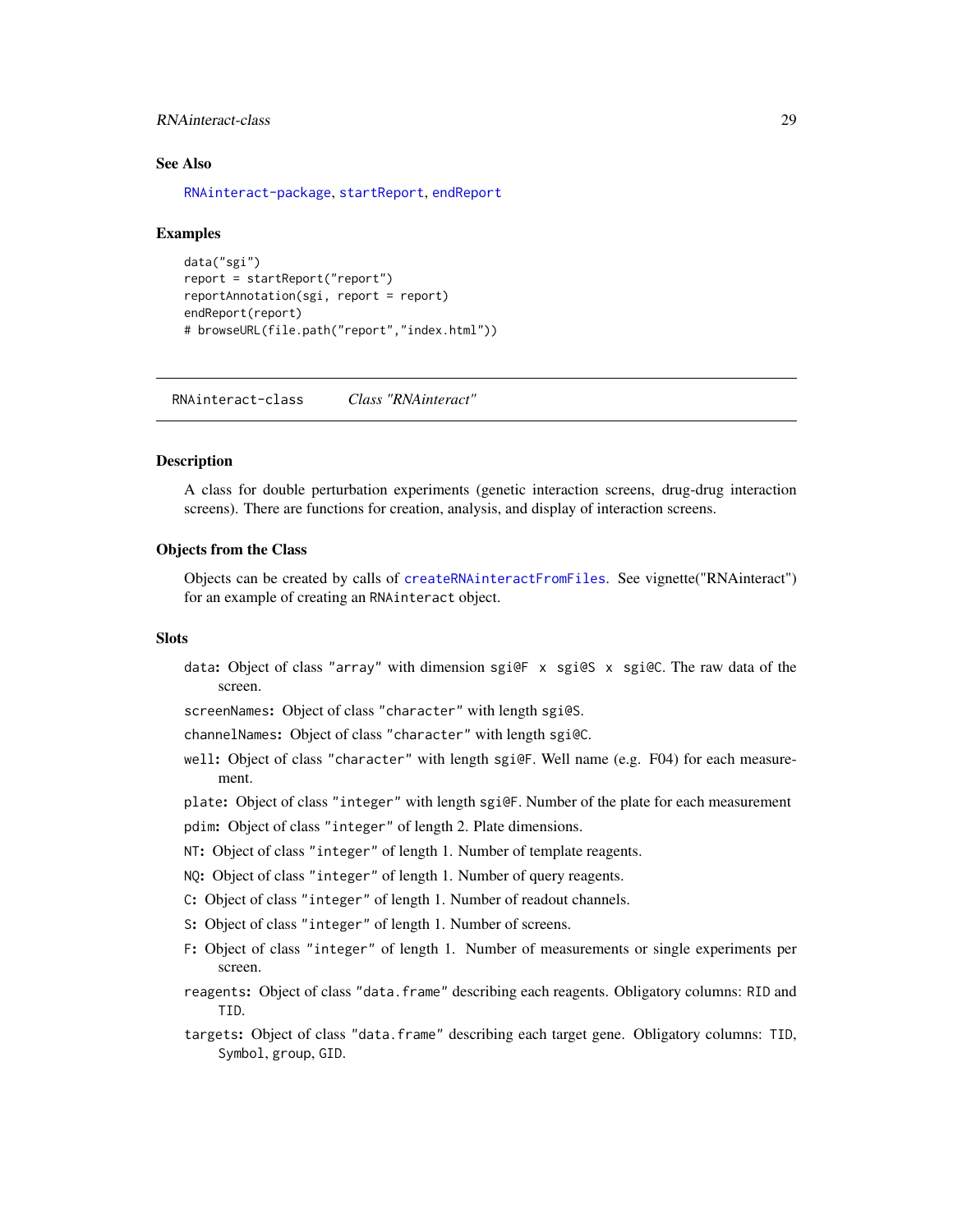- templateDesign: Object of class "data.frame" with sgi@NT rows describing the template design. Obligatory columns: TemplatePlate, Well, RID, QueryNr.
- queryDesign: Object of class "data.frame" with sgi@NQ rows describing the query design. Obligatory columns: Plate, TemplatePlate, QueryNr, RID.
- transformation: Object of class "character" of length sgi@C. The transformation applied to the input data.
- mainTemplate: Object of class "array" with dimension sgi@NT x sgi@S x sgi@C. The main effect of the template reagents.
- mainQuery: Object of class "array" with dimension sgi@NQ x sgi@S x sgi@C. The main effect of the query reagents.
- mainSderrTemplate: Object of class "array" with dimension sgi@NT x sgi@S x sgi@C. The standard error of the main effect of the template reagents.
- mainSderrQuery: Object of class "array" with dimension sgi@NQ x sgi@S x sgi@C. The standard error of the main effect of the query reagents.
- mainSdTemplate: Object of class "array" with dimension sgi@NQ x sgi@S x sgi@C. The standard deviation of the main effect of the query reagents.
- mainSdQuery: Object of class "array" with dimension sgi@NQ x sgi@S x sgi@C. The standard deviation of the main effect of the query reagents.
- mainTimeEffect: Object of class "array" with dimension sgi@NQ x sgi@S x sgi@C. The systematic changes of the query main effects, e.g. decreasing cell number over time.
- mainSpatialEffect: Object of class "array" with dimension sgi@F x sgi@S x sgi@C. The systematic spatial plate effects.
- mainSpatialEffectRow: Object of class "array". Spatial effects per row (as computed by Bscore).
- mainSpatialEffectCol: Object of class "array". Spatial effects per column (as computed by Bscore).
- mainNeg: Object of class "array" with dimension sgi@S x sgi@C. The main effect of the negative control.
- mainNegTemplate: Object of class "array" with dimension sgi@S x sgi@C. The template main effect of the negative control.
- mainNegQuery: Object of class "array" with dimension sgi@S x sgi@C. The query main effect of the negative control.
- data2mainTemplate: Object of class "integer" with dimension sgi@F. Mapping of single experiments to template reagents.
- data2mainQuery: Object of class "integer" with dimension sgi@F. Mapping of single experiments to query reagents.
- ni.model: Object of class "array" with dimension sgi@F x sgi@S x sgi@C. The expected values of the non-interacting model.
- pi: Object of class "array" with dimension sgi@F x sgi@S x sgi@C. The pairwise interaction score.
- plateeffect: Object of class "array".
- p.value: Object of class "array" with dimension sgi@NT x sgi@NQ x sgi@S x sgi@C describing the p.values.
- q.value: Object of class "array" with dimension sgi@NT x sgi@NQ x sgi@S x sgi@C describing the q.values.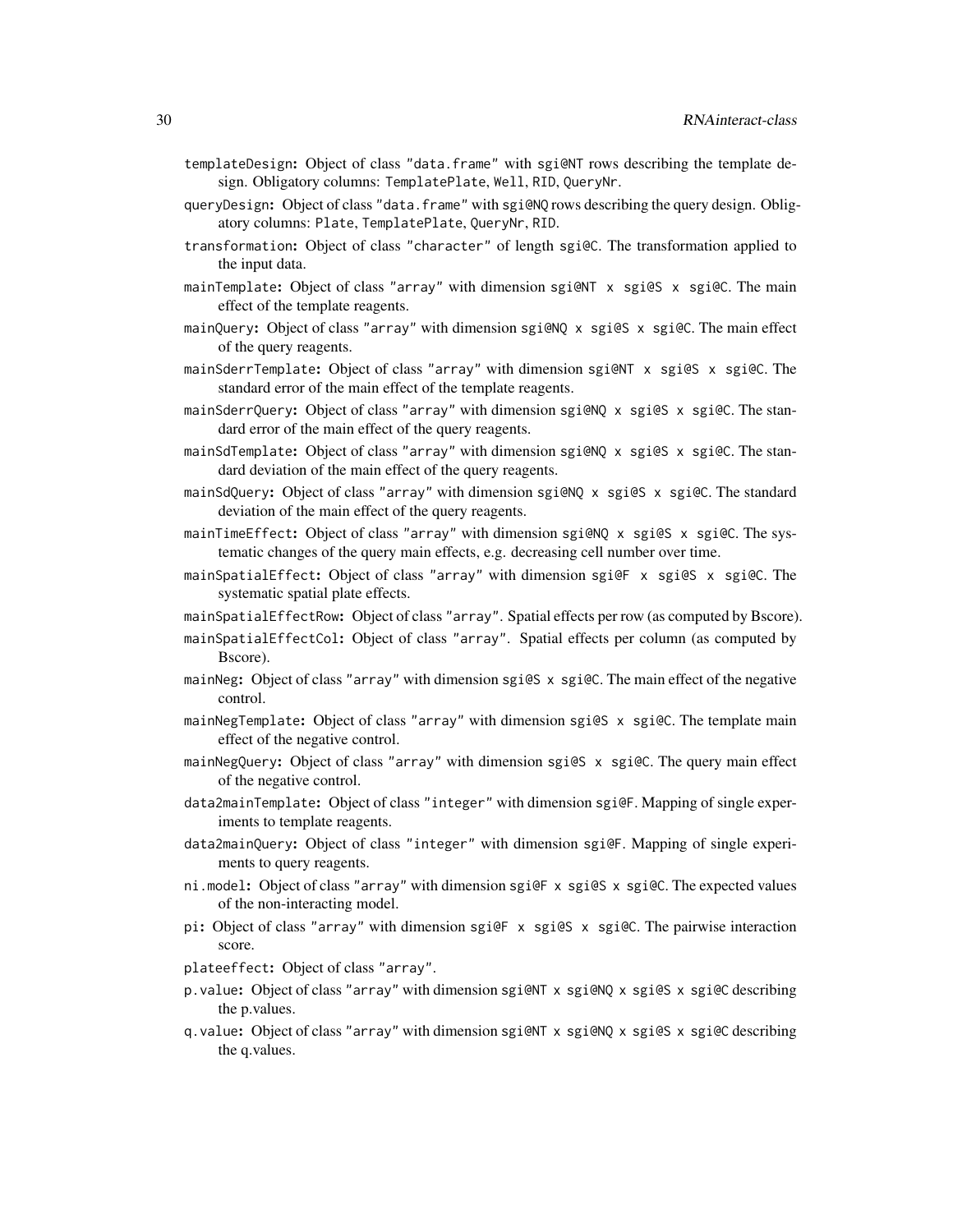<span id="page-30-0"></span>sgi 31

# Methods

show signature(object = "RNAinteract"): ...

# Author(s)

Bernd Fischer

#### See Also

[RNAinteract-package](#page-1-2)

# Examples

showClass("RNAinteract")

#### sgi *Dataset of class 'RNAinteract'*

# Description

Sample object of class [RNAinteract](#page-1-1). The data are real but anonymized. The object contains two replicate screens with three readout channels.

# Usage

data(sgi)

#### Format

The data contains two screens with three readout channels. The screen is performed on multiwell plates with 8 x 12 wells.

# Examples

data(sgi) sgi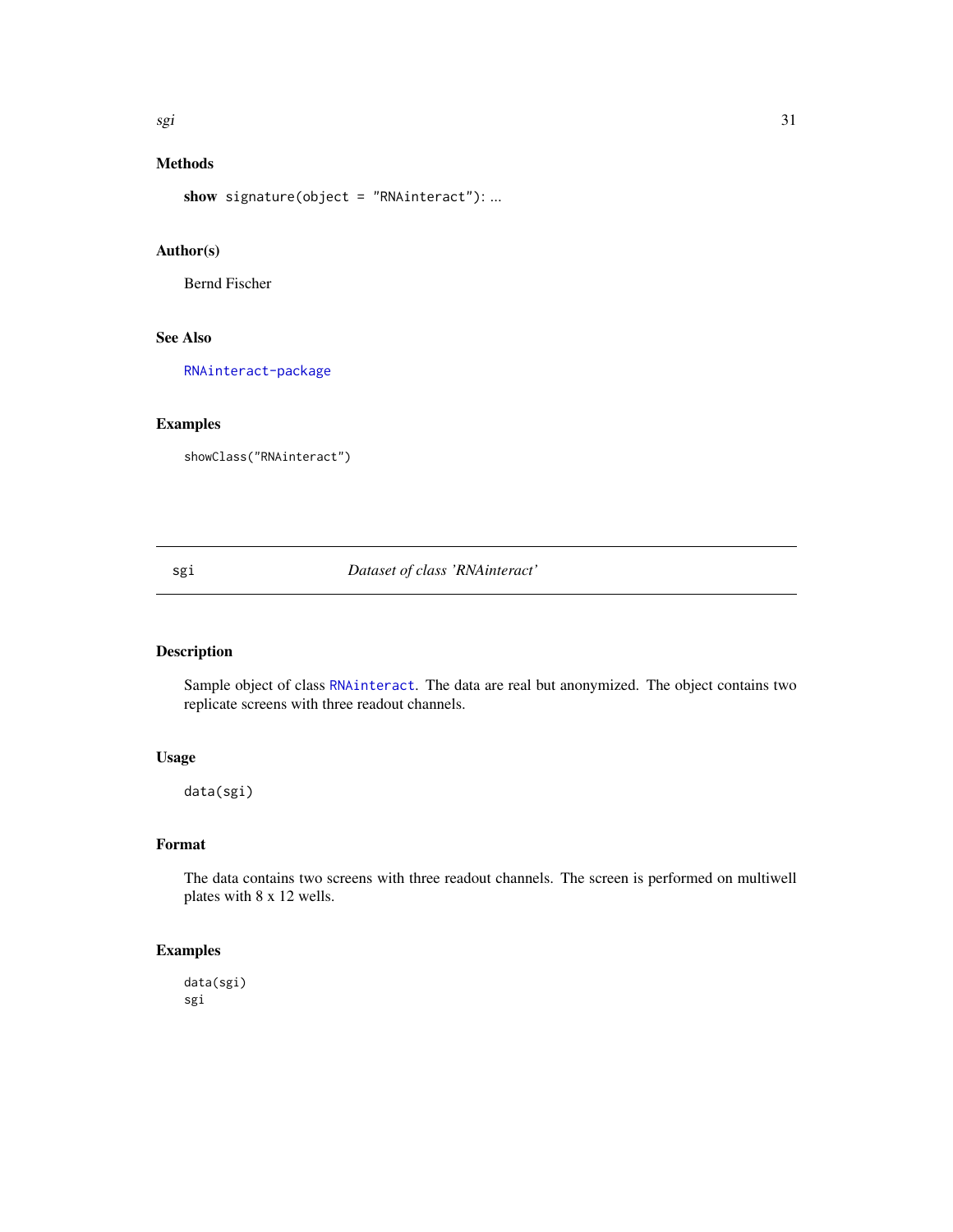<span id="page-31-1"></span><span id="page-31-0"></span>

# Description

A new object of class [RNAinteract](#page-1-1) is created that contains a subset of screens and channels.

#### Usage

```
sgisubset(sgi, screen = getScreenNames(sgi), channel = getChannelNames(sgi))
```
#### Arguments

| sgi     | An object of class RNA interact. |
|---------|----------------------------------|
| screen  | Names of the selected screens.   |
| channel | Names of the selected channels.  |

# Details

This function returns a [RNAinteract](#page-1-1) object that only contains the selected screens and channels.

#### Value

An object of class [RNAinteract](#page-1-1).

# Author(s)

Bernd Fischer

# See Also

[RNAinteract-package](#page-1-2)

# Examples

```
data("sgi")
sgi
sgi1 <- sgisubset(sgi, screen = "1")
sgi1
sgi2 <- sgisubset(sgi, channel = "nrCells")
sgi2
```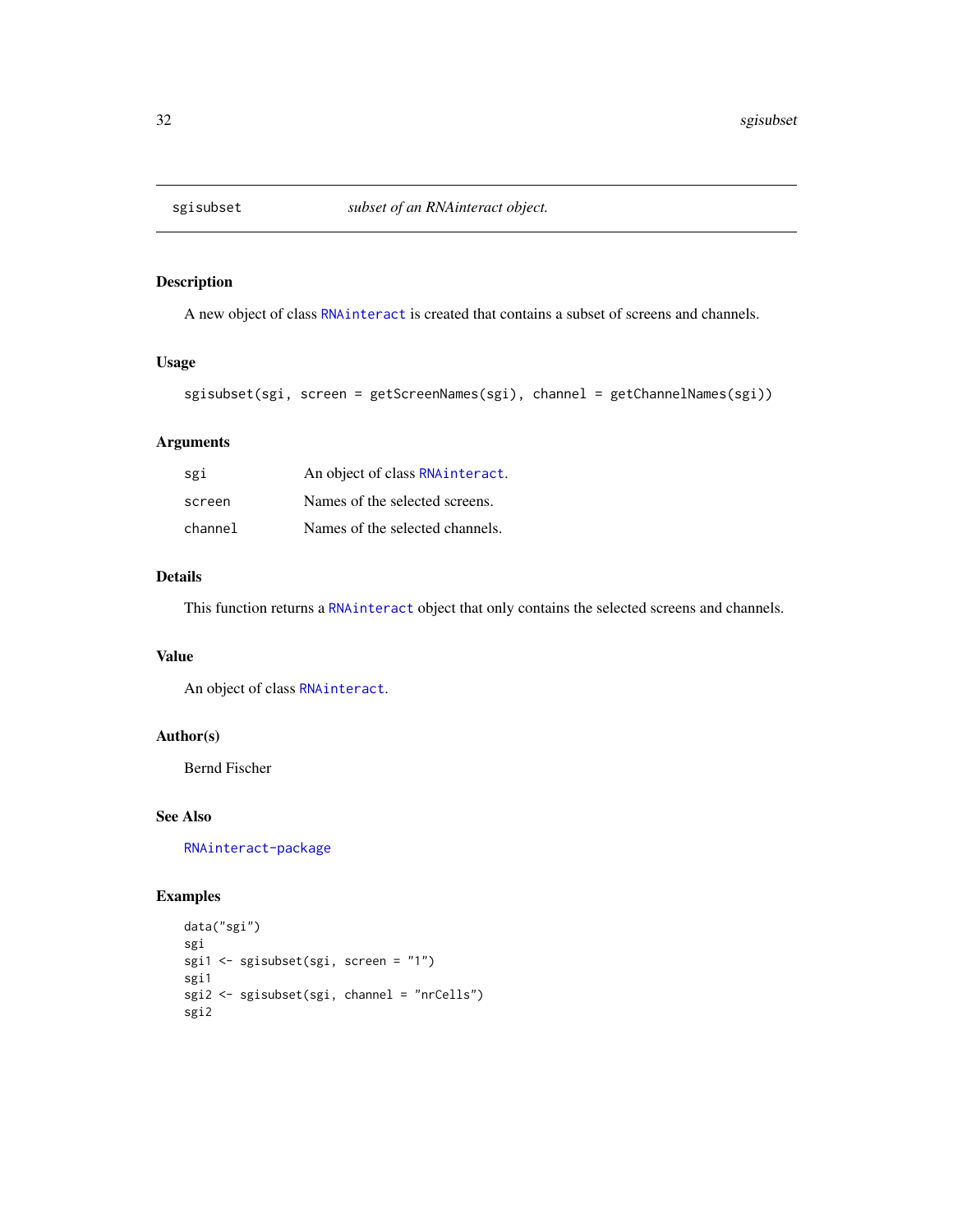<span id="page-32-1"></span><span id="page-32-0"></span>sgisubsetQueryDesign *Subsetting query genes in a RNAinteract object.*

#### Description

A [RNAinteract](#page-1-1) object with a subset of query genes is returned.

# Usage

```
sgisubsetQueryDesign(sgi, query.targets = NULL, query.reagents = NULL)
```
#### Arguments

| sgi | An RNAinteract object.                               |
|-----|------------------------------------------------------|
|     | query.targets The query target ids to be selected.   |
|     | query.reagents The query reagent ids to be selected. |

# Value

Returns an oject of class [RNAinteract](#page-1-1).

#### Author(s)

Bernd Fischer

#### See Also

[RNAinteract-package](#page-1-2)

<span id="page-32-2"></span>startReport *start and end a RNAinteract report*

# <span id="page-32-3"></span>Description

startReport will open a html page and starts writing an html report for a RNAinteract screen. endReport finishes the report and closes the html-file.

#### Usage

startReport(outputpath) endReport(report)

#### Arguments

| outputpath | the path to the output directory were the report is written to.      |
|------------|----------------------------------------------------------------------|
| report     | An report object as returned by start Report or any report function. |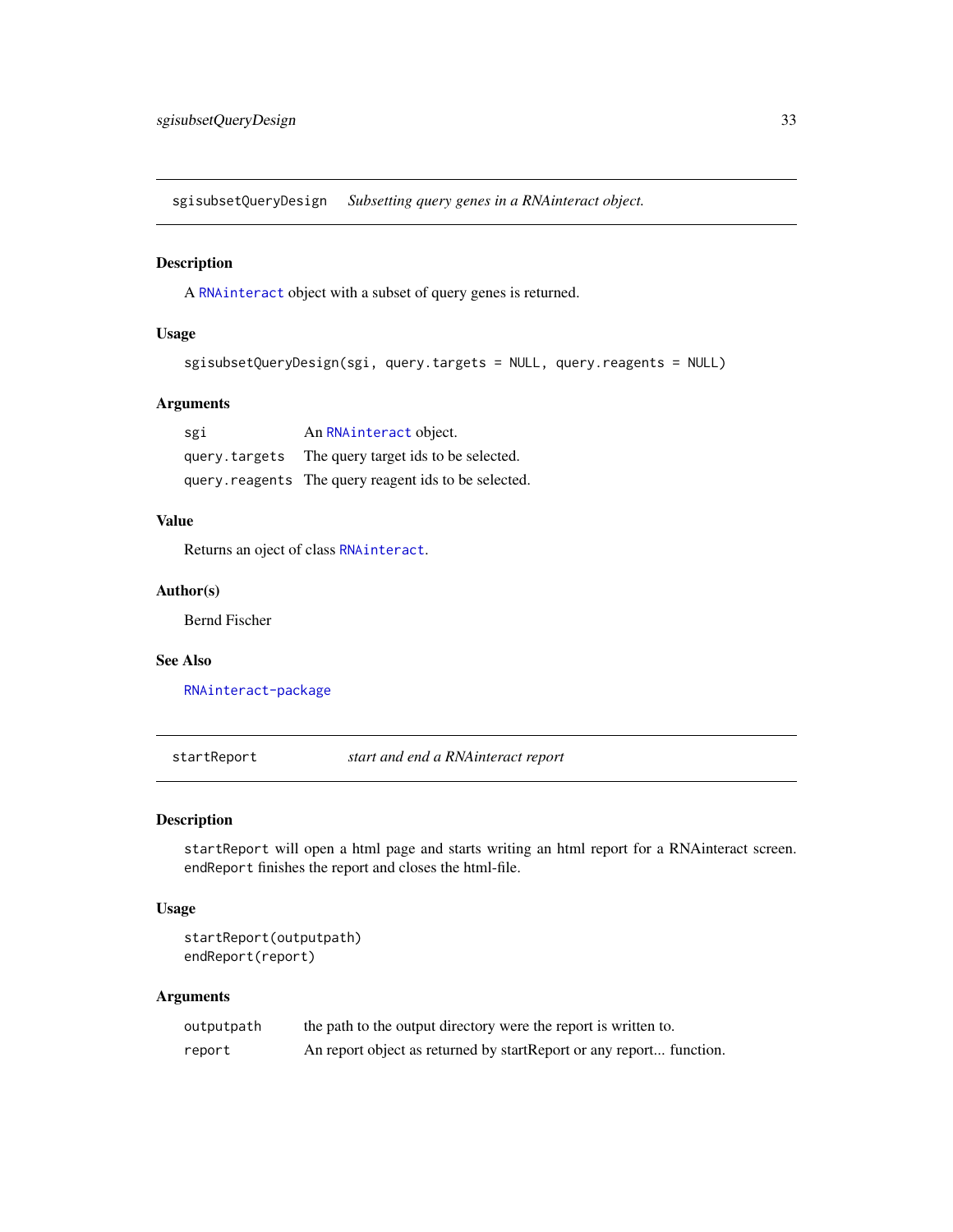# Details

 $\sim$  details  $\sim$ 

#### Value

startReport returns an report object. It is handed over to each report-function.

# Author(s)

Bernd Fischer

#### See Also

```
RNAinteract-package, reportAnnotation, reportStatistics, reportGeneLists, reportNetworks,
reportScreenData, reportDoublePerturbation, reportMainEffects
```
#### Examples

```
data("sgi")
report <- startReport("report")
reportAnnotation(sgi, report = report)
endReport(report)
# browseURL(file.path("report","index.html"))
```
<span id="page-33-1"></span>summarizeScreens *summarize screens*

#### Description

Creates a new object of class [RNAinteract](#page-1-1) with one screen. The new screen is the mean of all screens in the input object.

#### Usage

```
summarizeScreens(sgi, screens, newscreenname = "mean")
```
#### Arguments

| sgi           | An object of class RNAinteract.     |
|---------------|-------------------------------------|
| screens       | The screen names to be summarized.  |
| newscreenname | The name of the new summary screen. |

#### Details

If multiple screens with the same layout are stored in the same [RNAinteract](#page-1-1) object, then these screens are summarized by averaging to a new screen. The returned object contains one screen.

<span id="page-33-0"></span>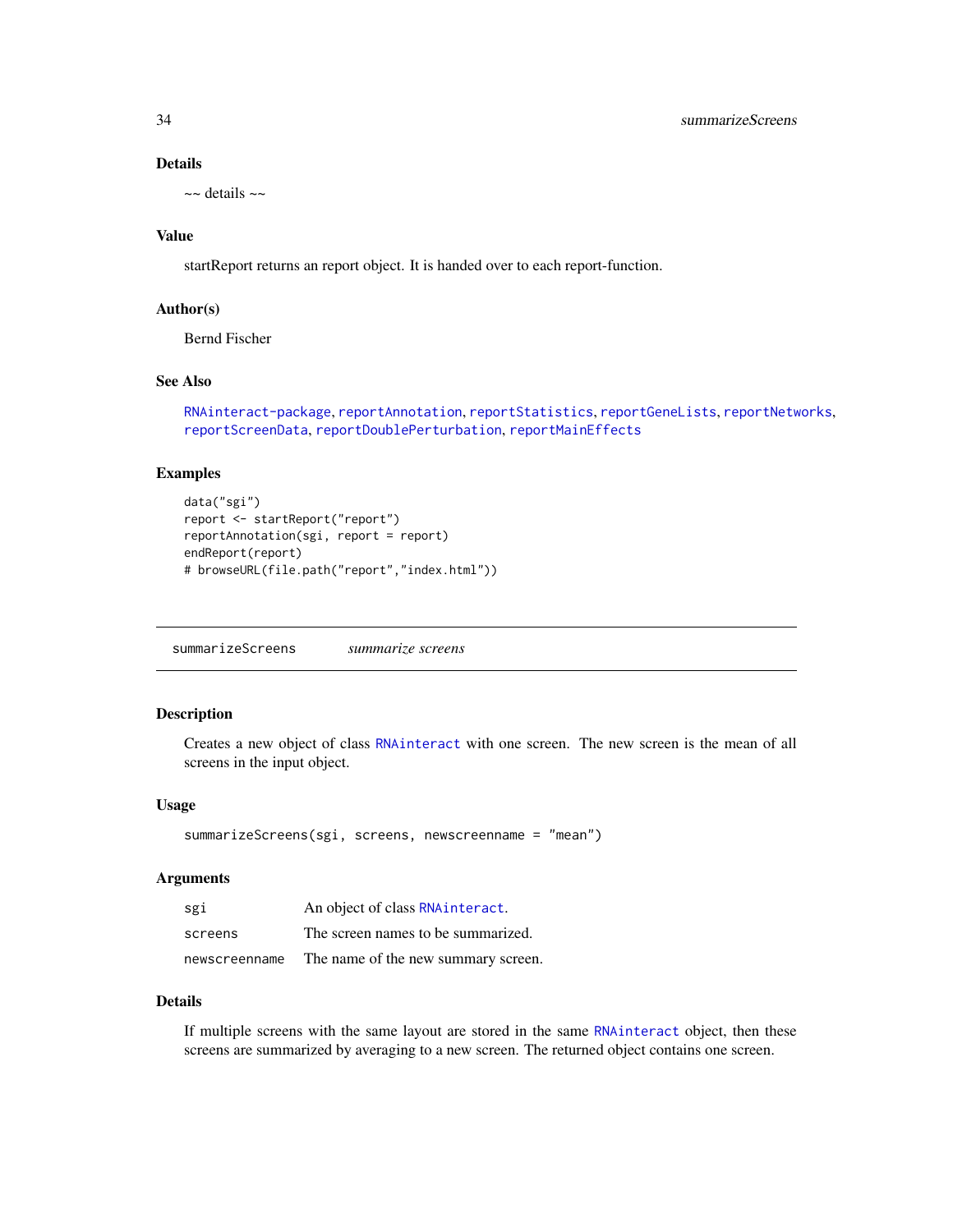<span id="page-34-0"></span>swaptree 35

# Value

An object of class [RNAinteract](#page-1-1).

# Author(s)

Bernd Fischer

# See Also

[RNAinteract-package](#page-1-2)

# Examples

```
data("sgi")
sgi
sginew <- summarizeScreens(sgi, screens=c("1","2"), newscreenname = "m")
sginew
```
swaptree *Swaps a branch of a hclust object.*

# Description

Swaps the left and right branch at a specified level of a dendrogram.

# Usage

```
swaptree(hc, level)
```
# Arguments

| hc    | An hierarchical clustering object as produced by helust. |
|-------|----------------------------------------------------------|
| level | The level to be swapped.                                 |

#### Value

Returns an hclust object.

# Author(s)

Bernd Fischer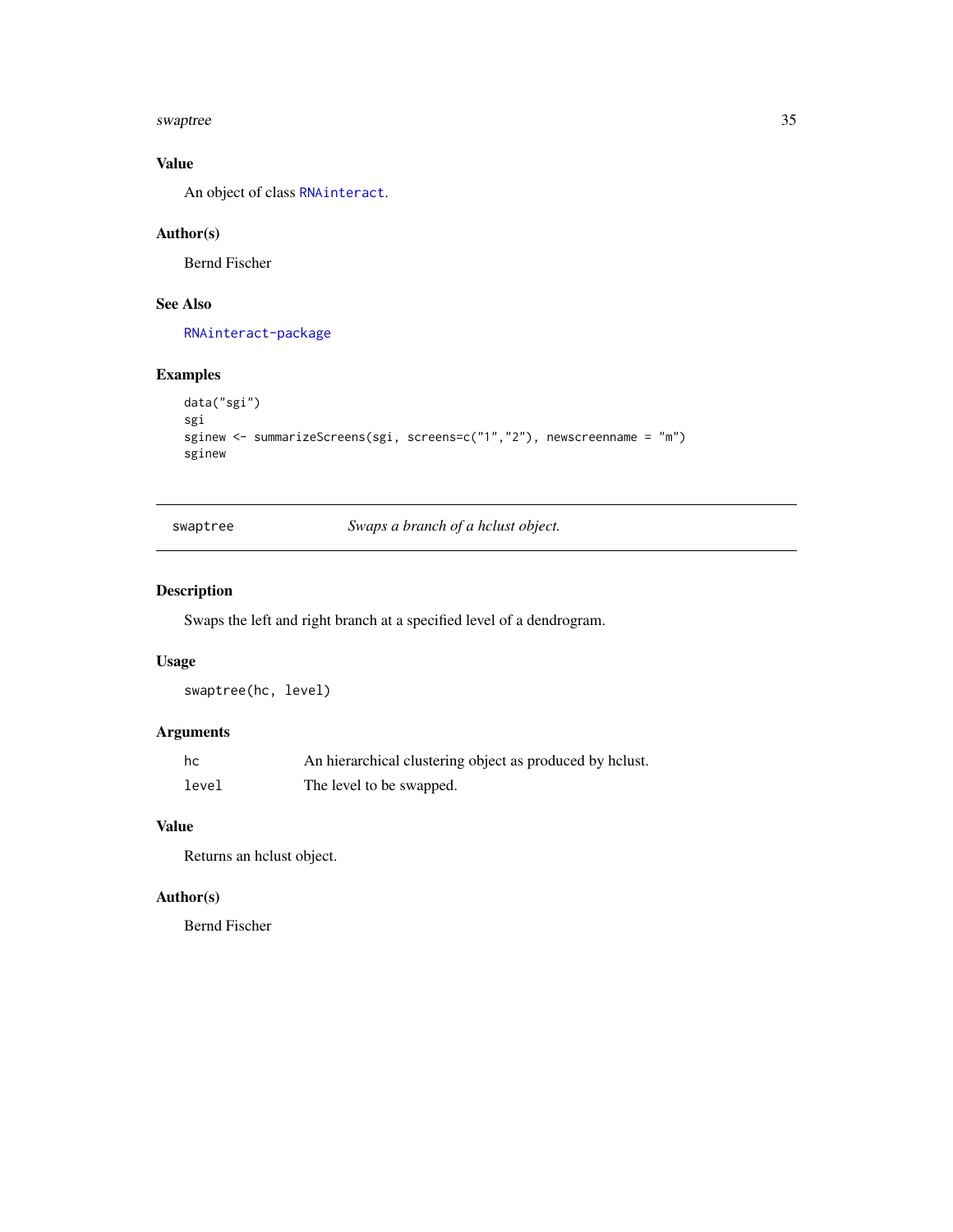# <span id="page-35-0"></span>**Index**

∗Topic \textasciitildekwd1 swaptree, [35](#page-34-0) ∗Topic \textasciitildekwd2 swaptree, [35](#page-34-0) ∗Topic attribute getData, [12](#page-11-0) getMain, [14](#page-13-0) getReplicateData, [16](#page-15-0) getScale, [17](#page-16-0) getScreenNames, [18](#page-17-0) ∗Topic classes RNAinteract-class, [29](#page-28-0) ∗Topic datasets sgi, [31](#page-30-0) ∗Topic hplot grid.doublePerturbation, [18](#page-17-0) grid.sgiHeatmap, [20](#page-19-0) plotDoublePerturbation, [24](#page-23-0) plotHeatmap, [26](#page-25-0) ∗Topic htest computePValues, [6](#page-5-0) ∗Topic manip bindscreens, [4](#page-3-0) computePI, [5](#page-4-0) computePValues, [6](#page-5-0) createCellHTSFromFiles, [7](#page-6-0) createRNAinteract, [8](#page-7-0) createRNAinteractFromFiles, [9](#page-8-0) embedPCA, [10](#page-9-0) estimateMainEffect, [11](#page-10-0) normalizeMainEffectQuery, [21](#page-20-0) normalizeMainEffectTemplate, [22](#page-21-0) normalizePlateEffect, [23](#page-22-0) sgisubset, [32](#page-31-0) sgisubsetQueryDesign, [33](#page-32-0) summarizeScreens, [34](#page-33-0) ∗Topic multivariate computePValues, [6](#page-5-0) ∗Topic package

RNAinteract-package, [2](#page-1-0) ∗Topic print reportAnnotation, [27](#page-26-0) startReport, [33](#page-32-0) bindscreens, *3*, [4](#page-3-0) cellHTS2, *8* computePI, *3*, [5](#page-4-0) computePValues, *3*, [6,](#page-5-0) *13* createCellHTSFromFiles, *2*, [7,](#page-6-0) *9, 10* createRNAinteract, *2*, [8,](#page-7-0) *8*, *10* createRNAinteractFromFiles, *2*, *8*, [9,](#page-8-0) *9*, *12*, *29* doublePerturbationGrob, *3*, *20*, *25* doublePerturbationGrob *(*grid.doublePerturbation*)*, [18](#page-17-0) embedPCA, *3*, [10](#page-9-0) endReport, *3*, *28, 29* endReport *(*startReport*)*, [33](#page-32-0) estimateMainEffect, *3*, [11,](#page-10-0) *13* getChannelNames, *3* getChannelNames *(*getScreenNames*)*, [18](#page-17-0) getData, *2*, [12,](#page-11-0) *16*, *28* getIndDesignData, *3* getIndDesignData *(*getReplicateData*)*, [16](#page-15-0) getMain, *3*, [14](#page-13-0) getMainNeg, *3* getMainNeg *(*getMain*)*, [14](#page-13-0) getReplicateData, *3*, [16](#page-15-0) getScale, *3*, [17](#page-16-0) getScreenNames, *3*, [18](#page-17-0) gpar, *20* grid.doublePerturbation, *3*, [18,](#page-17-0) *25* grid.sgiHeatmap, *3*, [20](#page-19-0)

limma-package, *6*